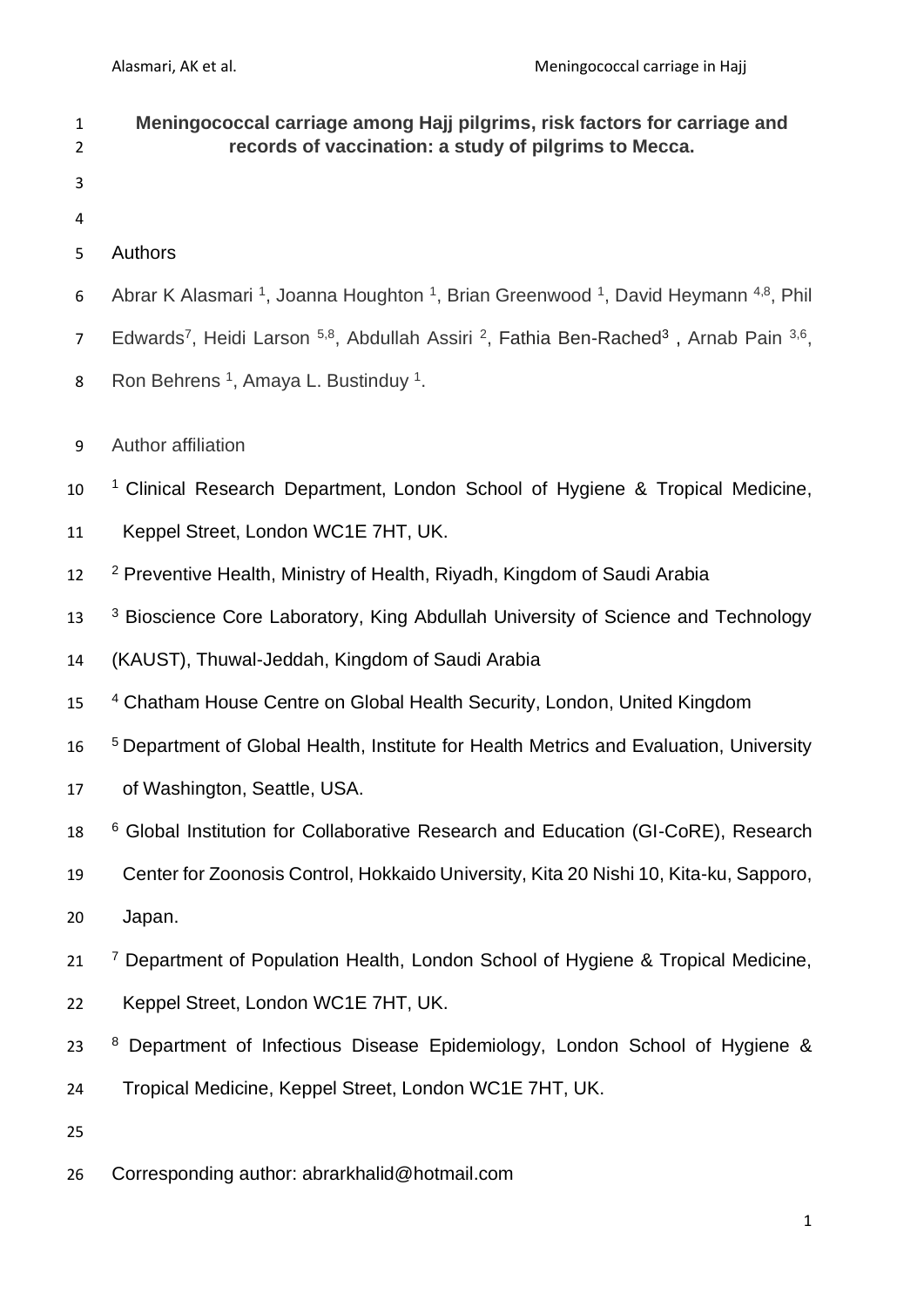| 27     | London School of Hygiene & Tropical Medicine, Keppel Street, London WC1E 7HT,  |  |  |  |
|--------|--------------------------------------------------------------------------------|--|--|--|
| 28     | UK.                                                                            |  |  |  |
| 29     | Phone: +44 20 7927 4717                                                        |  |  |  |
|        |                                                                                |  |  |  |
| $30\,$ |                                                                                |  |  |  |
| 31     | Key words: Antibiotic, Hajj, meningococcal, Neisseria meningitidis, pharyngeal |  |  |  |
| 32     | carriage, vaccination.                                                         |  |  |  |
| 33     |                                                                                |  |  |  |
| 34     |                                                                                |  |  |  |
| 35     |                                                                                |  |  |  |
| 36     |                                                                                |  |  |  |
| 37     |                                                                                |  |  |  |
| 38     |                                                                                |  |  |  |
| 39     |                                                                                |  |  |  |
| 40     |                                                                                |  |  |  |
| 41     |                                                                                |  |  |  |
| 42     |                                                                                |  |  |  |
| 43     |                                                                                |  |  |  |
| 44     |                                                                                |  |  |  |
| 45     |                                                                                |  |  |  |
| 46     |                                                                                |  |  |  |
| 47     |                                                                                |  |  |  |
| 48     |                                                                                |  |  |  |
| 49     |                                                                                |  |  |  |
| 50     |                                                                                |  |  |  |
| 51     |                                                                                |  |  |  |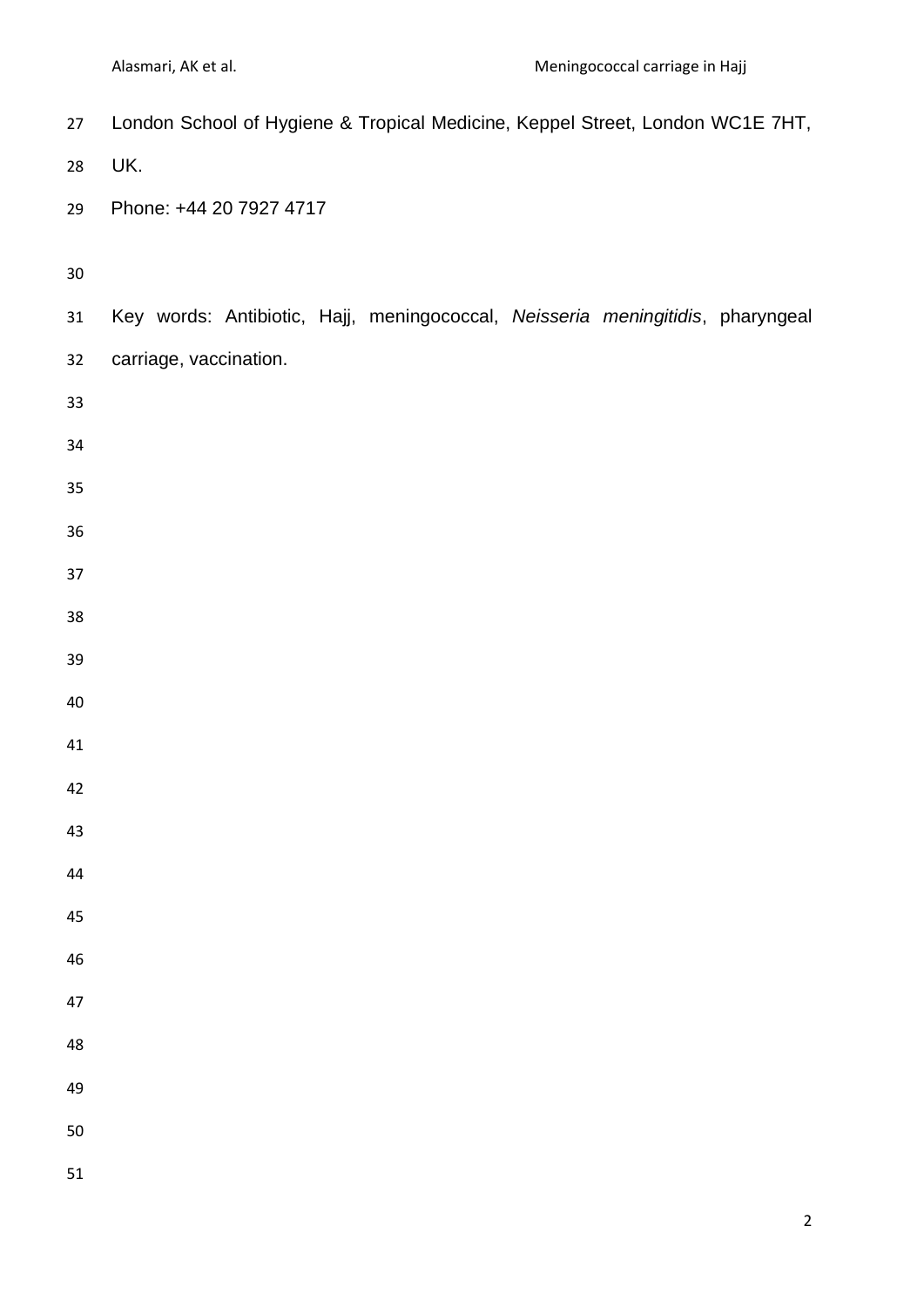Alasmari, AK et al. Meningococcal carriage in Hajj

#### **Abstract**

#### Background

 Hajj brings millions of pilgrims from different countries into a confined place of worship. A number of outbreaks of meningococcal disease have been reported immediately after the Hajj. The Saudi government requires that all pilgrims receive a quadrivalent meningococcal vaccine at least 10 days before the Hajj. We conducted a study to determine the uptake of meningococcal vaccine and antibiotic use. We also investigated risk factors of meningococcal carriage and carriage of *Neisseria meningitidis* pathogenic serogroups A, C, W, and Y.

#### Methods

 A cross-sectional oropharyngeal carriage survey was conducted in 2973 Hajj pilgrims in September 2017. A real-time polymerase chain reaction (rt-PCR) assay was used to identify *N. meningitidis* from the oropharyngeal swabs. A questionnaire investigated potential risk factors for carriage of *N. meningitidis.*

#### Results

 Overall, 2,249 oropharyngeal swabs were obtained. The overall prevalence of carriage of *N. meningitidis* was 4·6% (95% CI: 3.4% - 6%). Carriage of pathogenic serogroups was not associated significantly a with any of the meningococcal risk factors evaluated. A majority of pilgrims (77%) were vaccinated but 22·58 % said they were carrying unofficial vaccination cards

Conclusion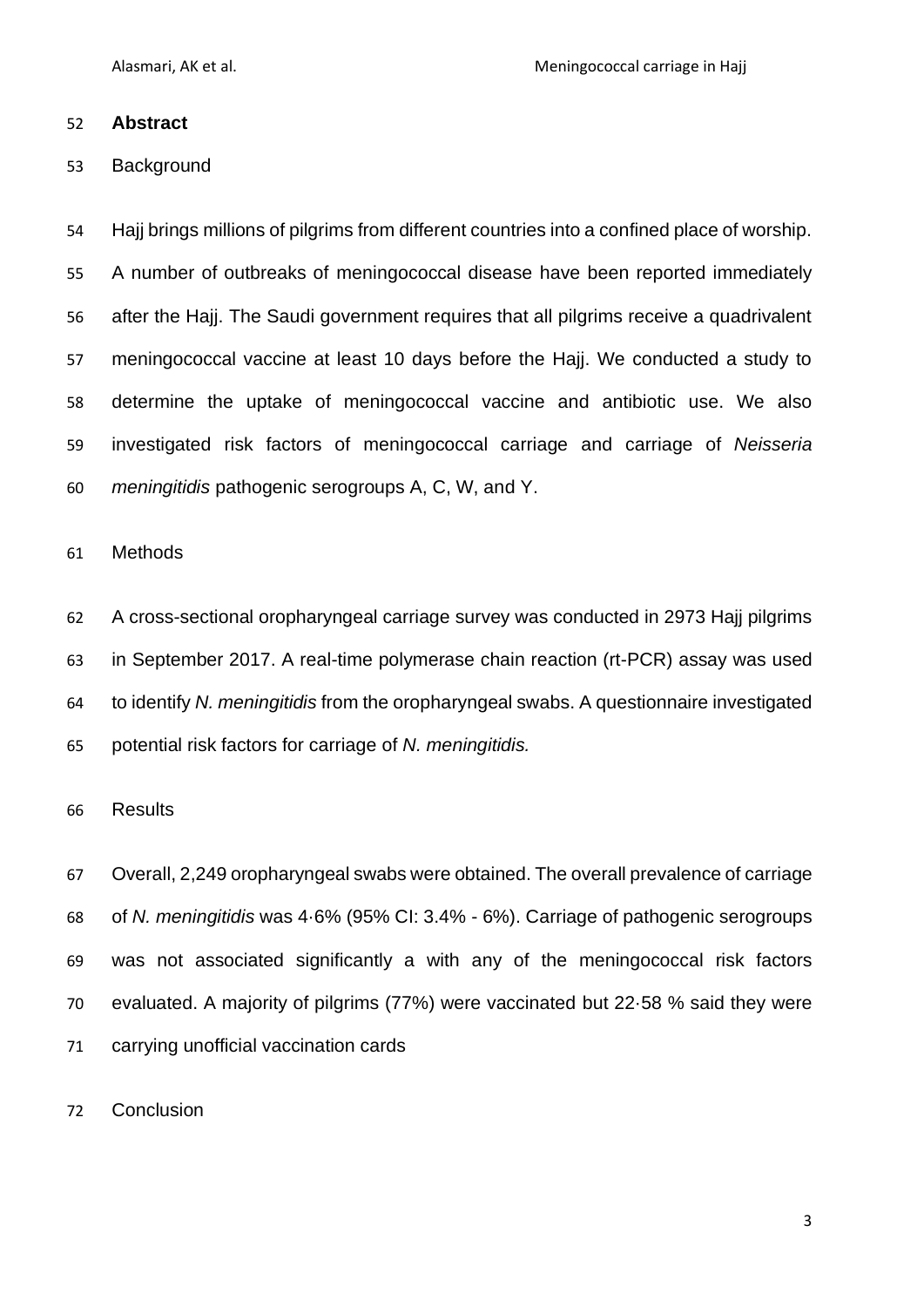| 73 | Carriage with serogroups A, C, W, and Y was not significantly associated with any of   |
|----|----------------------------------------------------------------------------------------|
| 74 | the risk factors investigated. Almost a quarter of pilgrims were unlikely to have been |
| 75 | vaccinated, highlighting a need to strengthen compliance with the current policy of    |
| 76 | vaccination to prevent meningococcal disease outbreaks during and after the Hajj.      |
| 77 |                                                                                        |
| 78 |                                                                                        |
|    |                                                                                        |
| 79 |                                                                                        |
| 80 |                                                                                        |
|    |                                                                                        |
| 81 |                                                                                        |
| 82 |                                                                                        |
|    |                                                                                        |
| 83 |                                                                                        |
| 84 |                                                                                        |
|    |                                                                                        |
| 85 |                                                                                        |
| 86 |                                                                                        |
| 87 |                                                                                        |
|    |                                                                                        |
| 88 |                                                                                        |
| 89 |                                                                                        |
|    |                                                                                        |
| 90 |                                                                                        |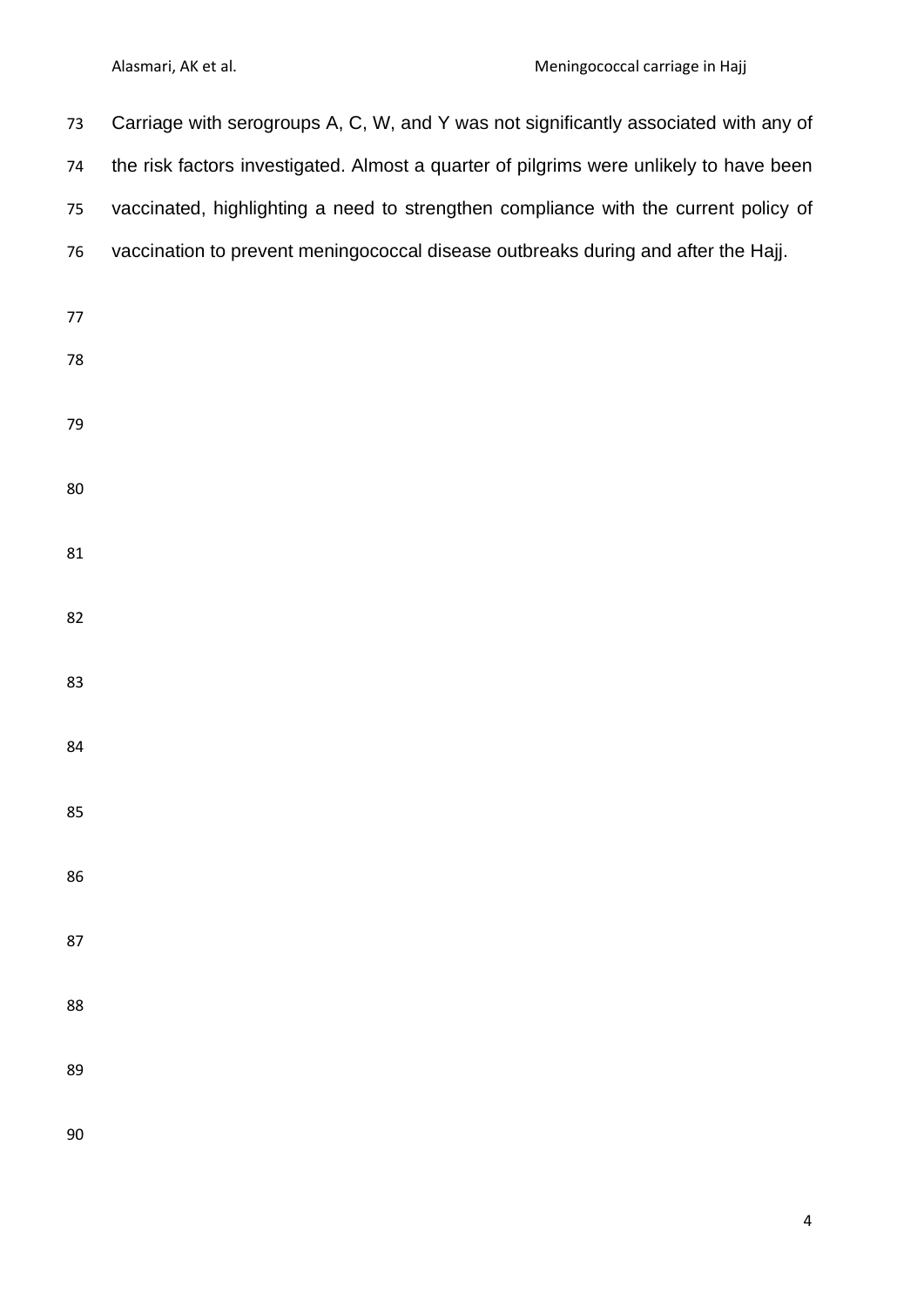#### **Introduction**

 *Neisseria meningitidis* is a gram-negative aerobic bacterium which causes invasive 93 meningococcal disease, a communicable disease spread via respiratory droplets.<sup>1</sup> There are twelve identified serogroups of *N. meningitidis*, which can be distinguished from each other by their polysaccharide capsule. However, there are six serogroups 96 (A, B, C, W135, X, and Y) that cause invasive disease.<sup>2</sup> Meningococcal carriers who have bacteria in the oropharynx but do not present with any symptoms, are the main 98 source of invasive infections. $1, 3$ 

 Over two million Muslims visit Mecca in Saudi Arabia every year to perform the Hajj, one of the largest mass gatherings in the world,<sup>4</sup> Pilgrims typically stay in the tents during the five days of each Hajj season where they share accommodation with other 102 pilgrims.<sup>5</sup> Overcrowding during the Hajj and an increase in the number of pilgrims inside Hajj tents has, in the past, facilitated the spread of meningococcal disease, and 104 there have been several meningococcal outbreaks during Hajj pilgrimage.<sup>4</sup> As a consequence of these outbreaks, the Saudi authorities developed and upgraded their Hajj vaccination policy to mandatory quadrivalent meningococcal vaccination, which nor must be administered to all Hajj pilgrims before arriving to Saudi Arabia for the Hajj.<sup>6</sup> 108 A vaccine that protects against all serogroups is currently unavailable.<sup>7</sup> The existing Hajj vaccination policy does not indicate the type of quadrivalent (ACYW135) vaccine that should be administered, i.e., a quadrivalent meningococcal conjugate vaccine (MCV-4) or a quadrivalent meningococcal polysaccharide vaccine (MPSV-112 4). <sup>8</sup>Meningococcal polysaccharide vaccination can prevent severe meningococcal 113 illnesses but it does not prevent the acquisition of carriage.<sup>1</sup> A quadrivalent conjugate vaccine may prevent acquisition of new carriage but it does not clear existing carriage 115 which may take two months or more to clear naturally. A quadrivalent meningococcal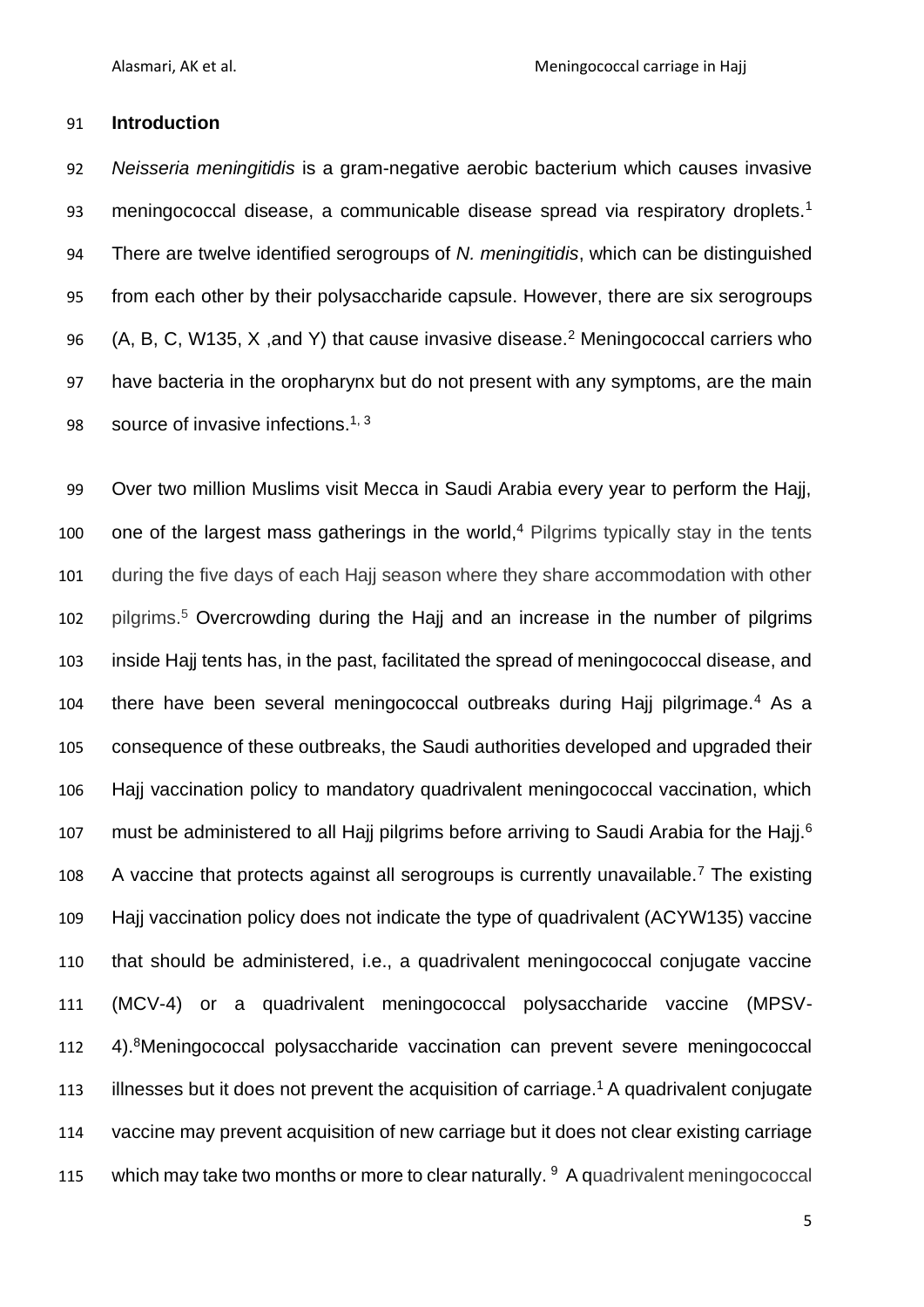Alasmari, AK et al. Meningococcal carriage in Hajj

 ACWY glycoconjugate vaccine was shown to have little impact on carriage one month 117 post vaccination.<sup>9</sup> This may have an impact on Hajj vaccination policy, which currently 118 only requires vaccination 10 days prior to travelling to the Hajj.<sup>10</sup>

 Self-medicating with antibiotics has long been a custom among pilgrims during the Hajj period to protect themselves against diseases transmitted via the respiratory 121 route.<sup>11</sup> This has most likely played a role in eliminating carriage in previously reported 122 Hajj studies.<sup>12, 13</sup> Conversely, this custom of administration of non-prescribed antibiotics by Hajj pilgrims may contribute to increasing antibiotic resistance.<sup>11</sup>

 The aim of this study was to determine the uptake of the meningococcal vaccine and the use of antibiotics by Hajj pilgrims. The study also aimed to investigate the rate of *N. meningitides* carriage among pilgrims and to determine the risk factors associated with the carriage of *N. meningitides* serogroups (A, C, W and Y).

#### **Methods**

#### **Study design and setting**

 A cross-sectional study was conducted in Jeddah, Saudi Arabia at the Hajj terminal of King Abdulaziz International Airport (KAIA) after the 2017 Hajj. Most of the international pilgrims pass through the Hajj terminal when visiting the Sacred Mosque 133 in Mecca.

#### **Sampling methods**

 Two stage cluster sampling was used in the Hajj terminal at KAIA to select participants for the study. Departing flights from the Hajj terminal were selected as clusters as the first stage using simple random sampling from the daily Hajj flight schedules. Subsequently, at the second stage, systematic random sampling of each flight cluster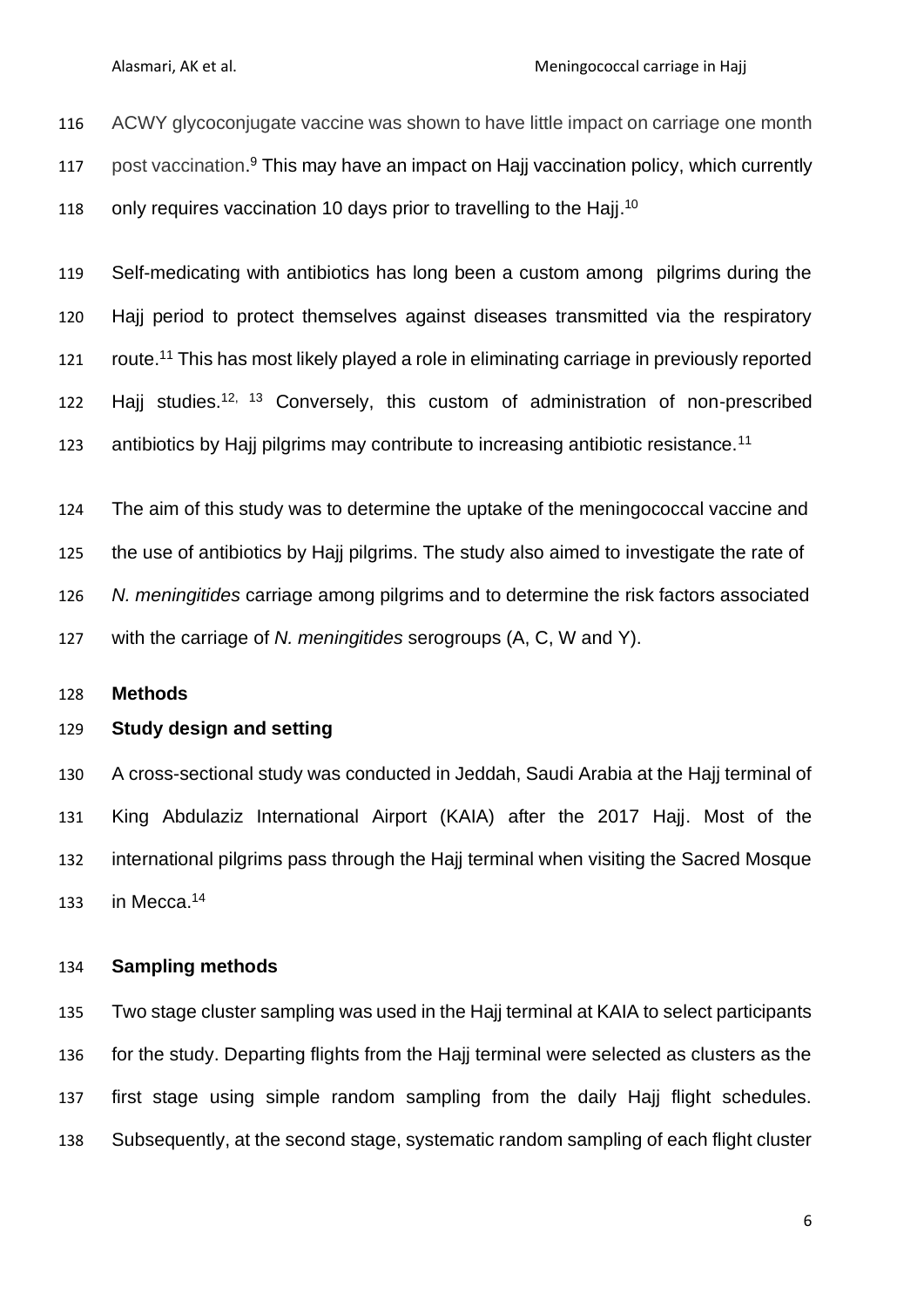- was undertaken using seat numbering. Departing pilgrims were recruited in the airport
- lounge and only those who provided informed consent were included in the study.

#### **Data collection**

 All pilgrims selected for inclusion in the study were provided with written information regarding the aims of the study. Upon their agreement to participate, they were asked to sign a consent form. An electronic data capture tool, 'Open Data Kit' (ODK) was 145 used to collect questionnaire data.<sup>15</sup> Assistance was provided to pilgrims with clarifying questions and on how to use electric tablets.

#### **Questionnaire design, piloting and translation**

 Twenty electronic tablets (Asus Zenpad 8 Z580C) supported by designed data questionnaire forms for 15 languages including Arabic, Albanian, Bengali, Bosnian, Chinese, English, French, Hindi, Indonesian, Kurdish, Malay, Pashto, Russian, Turkish and Urdu were used to collect data from pilgrims. All translated questionnaire forms were piloted prior to conducting the study.

#### **Samples collection and storage**

 A Dacron / polyester tip swab was gently rolled over the tonsils and posterior pharynx and inserted into a vial containing transport medium containing skimmed milk, tryptone, glucose and glycerine (STGG). All swabs were kept at 4°C in an ice box for 157 one hour followed by storage in a portable freezer at -20  $^{\circ}$ C. They were then kept securely at the airport for two weeks prior to being transported to King Abdullah 159 University of Science and Technology (KAUST) where they were stored at -80 °C and then shipped on a dry ice to London School of Hygiene & Tropical Medicine for laboratory investigations. No cold chain breakdown was recorded during shipment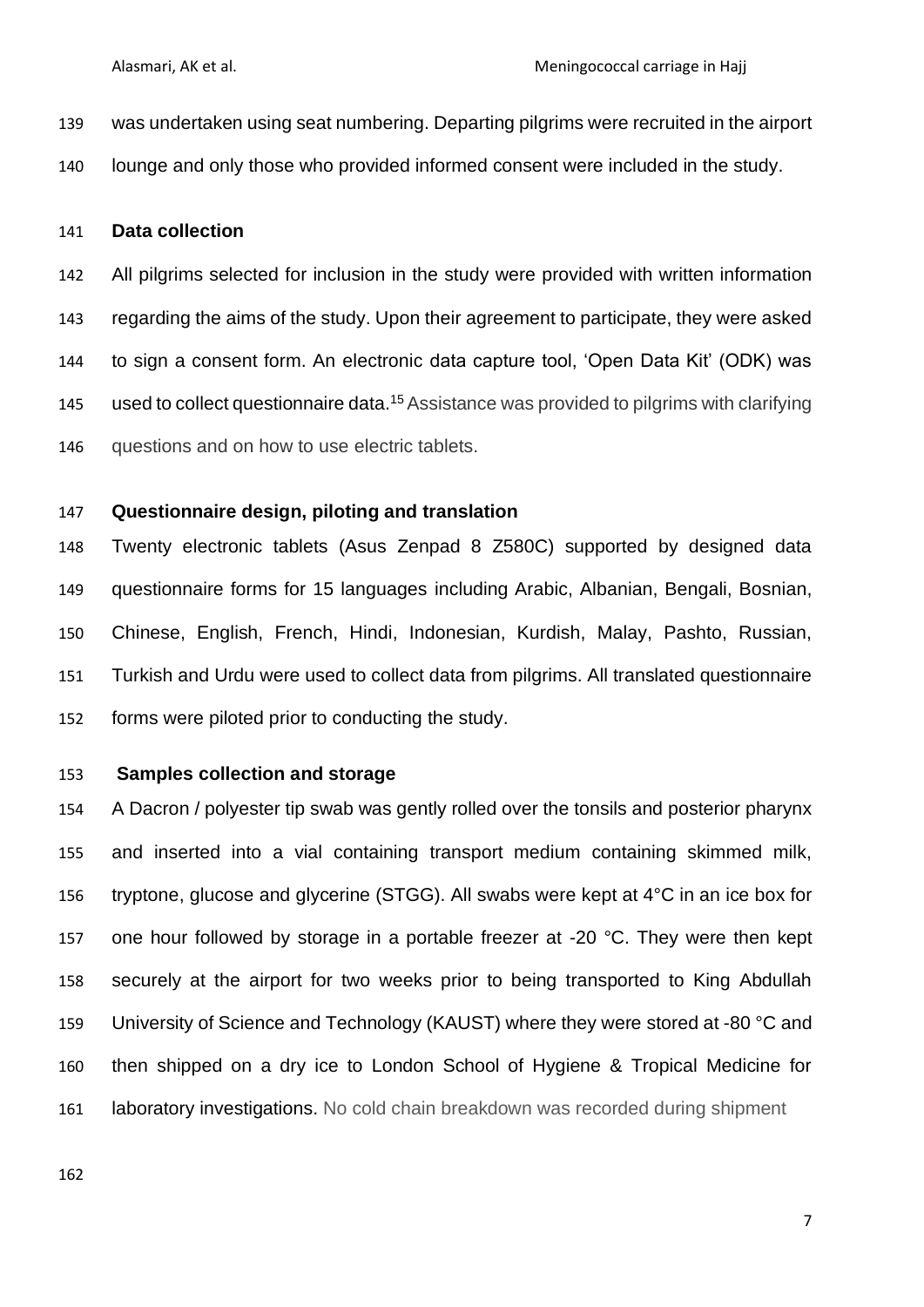#### **Laboratory analysis**

 An aliquot of 300 μl STGG medium was extracted from each vial and purified using QIAamp cador Pathogen Mini Kit (Cat No. /ID: 54106), following the manufacturer's protocol. Extracted DNA was eluted in 100 μl of elution buffer and stored at -20°C. Quantitative PCR was then used to detect *N. meningitidis ctrA*, *sodC*, and *porA* target 168 genes separately using primers and probes as described previously.<sup>16, 17</sup> It is recommended to use a duplex real time -PCR approach that targets both *porA* and *ctrA* genes as these two are effective in detecting most *N. meningitidis* invasive strains. Nongroupable (NG) strains can also be identified by using *sodC* assay, which is superior to *ctrA* assay in detecting NG strains of *N. meningitidis.<sup>18</sup>*

 All positive samples were tested for capsular biosynthesis genes for *N. meningitidis* serogroups A, B, C, W, X, and Y using primers and probes as described previously.<sup>17</sup> All PCR reactions were performed with 5µl of extracted DNA, 10µl of qPCRBIO Probe mix Hi-ROX (PCR Biosystems PB20·22) in a reaction volume of 20µl using the 7500 ABI platform (Applied Biosystem, USA). Samples were tested in duplicates and 178 considered as positive when the sample had a cycle threshold  $(Ct)$  value below 40.<sup>19</sup> All samples were tested in parallel with positive controls for each serogroup (kindly supplied by Dr Odile Harrison, University of Oxford).

#### **Statistical analysis**

 A descriptive analysis of all survey variables was performed using Stata commands for survey data (SVY) to account for the multistage sampling design. All analyses were weighted for probability of selection. Flight numbers and number of pilgrims in each flight were used to calculate the weight used in the analysis to ensure that the probability of selection for each pilgrim sampled from flight was the same as the overall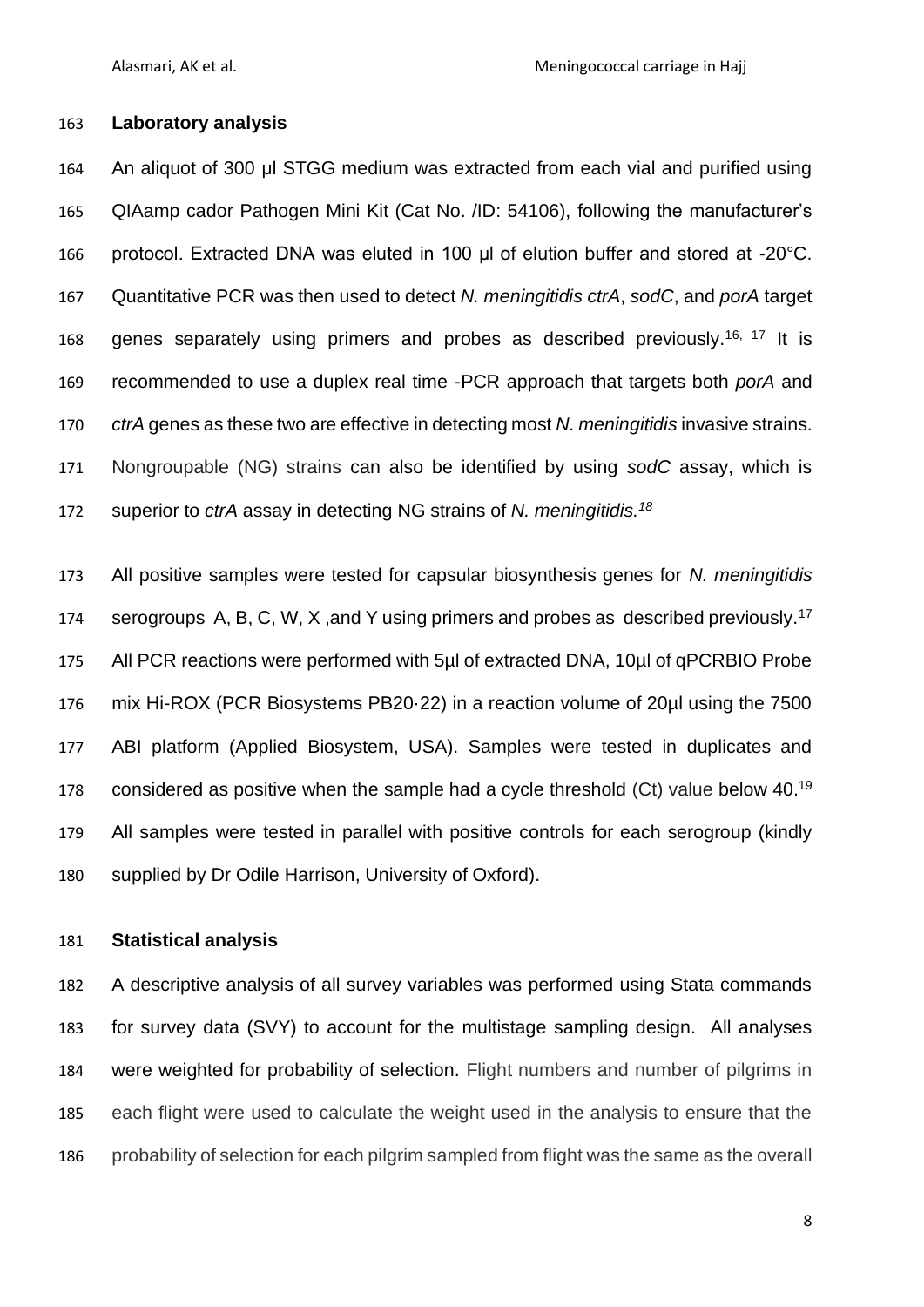probability of selection for all pilgrims. A logistic regression model was developed to examine the associations between risk factors for meningococcal carriage (age, sex, education, type of meningococcal vaccine, timing of meningococcal vaccination, smoking status, marital status, country classification by income, length of stay in Saudi Arabia and number of pilgrims inside the tent where the participant slept) and the binary outcome variable "meningococcal carriage of serogroup ACWY''. Vaccination time was calculated from the date of receiving vaccination until the Hajj dates and was 194 categorised as 0: ≤ 60 days, 1: ≥ 61 days. It is suggested that two months are needed to naturally clear any existing carriage of *N. meningitidis* and therefore was used as a 196 cut-off point.<sup>10</sup> The Wald test was used to assess evidence for any associations between the outcome "meningococcal carriage of serogroup ACWY" and each of the potential variables mentioned above. Due to lack of observations in some categories of variables, variables such as age, education, and country classification by income were re-categorised to fit the regression model. Age was categorised as 0: ≤ 34 years, 201 1: 35 to 44 years, 2: 45 to 54 years, 3: 55 to 64 years, and 4:  $\geq$  65 years. Education was classified as 0: low (Illiterate pilgrims or those who could only read and write), 1: middle (pilgrims with qualification of two years college, high school, or less than high school), and 2: high (pilgrims with doctoral, master's, or bachelor's degree). The type of meningococcal vaccine was categorised as 0: bivalent A and C or quadrivalent polysaccharide, 1: quadrivalent conjugate, and 2: unknown type. Country classification 207 by income, as defined by the World Bank report for  $2017-2018$ ,  $207$  was also categorised as 0: low and low middle-income countries, 1: upper middle-income countries and 2: 209 high-income countries. Variables with a  $p > 0.1$  were considered statistically 210 insignificant. All analyses were conducted using the STATA 16 software.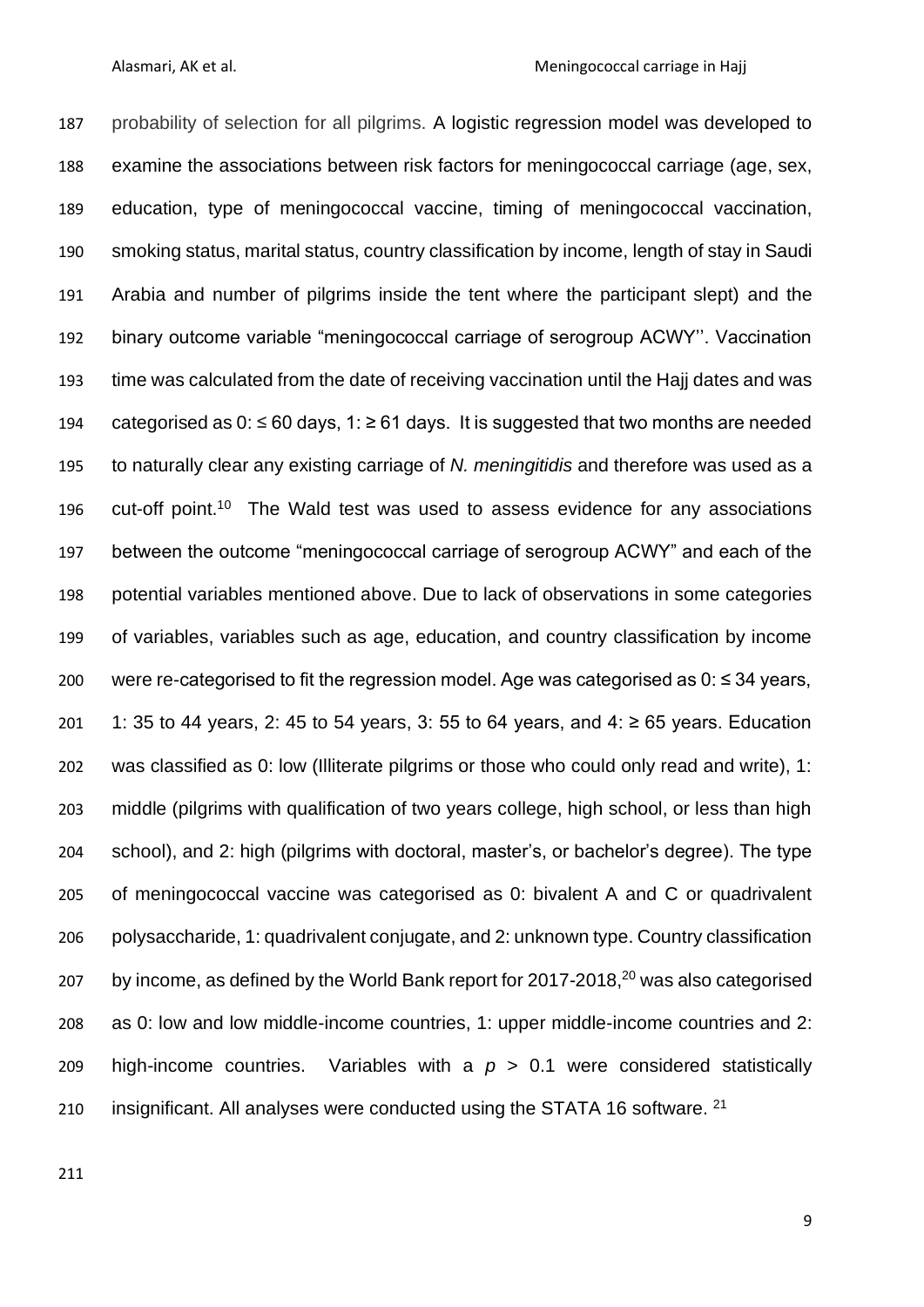#### **Results**

#### **Demographic and other baseline characteristics**

 Of the initial 2,973 participants, 2,249 (75·56%) completed the electronic questionnaire and agreed to be swabbed. Table 1 summarises pilgrims' demographic data. Participants came from China, Europe, East Africa, the Middle East, North Africa, North America, Post-soviet states, South Asia, Southeast Asia, West Africa, and South Africa. The total length of stay of pilgrims inside Saudi Arabia during the Hajj journey (n=2973) averaged 33.8 (SD: 12.92) days in the 2017 Hajj season.

#### **Meningococcal vaccination status and antibiotic use**

 The survey showed that 22·6 % of the study participants stated that they had not been vaccinated against meningococcal disease; 12·5 % of those were not vaccinated and not carrying any vaccination certificates and 11% self-reported that they were unvaccinated and carrying an unofficial purchased vaccination certificate. Very few pilgrims (0·5 %) had received the bivalent polysaccharide (A and C) meningococcal vaccine. A majority of pilgrims (71.2 %) had received the mandatory meningococcal quadrivalent vaccine. Most of the pilgrims (74·4) had received their vaccine from hospitals, (13·7%) from private clinics, (3·9%) from pharmacies, (3·4%) from mosques and (4·5%) from other places. Figure 1 illustrates the vaccination status of pilgrims by country classification by income.

 Approximately one-third of all vaccinated participants (35·7%) received their vaccines at least two months before the Hajj. More than half of the participants (55·8%) (49·4 – 62) said that they took antibiotics during and after the Hajj (Table 2).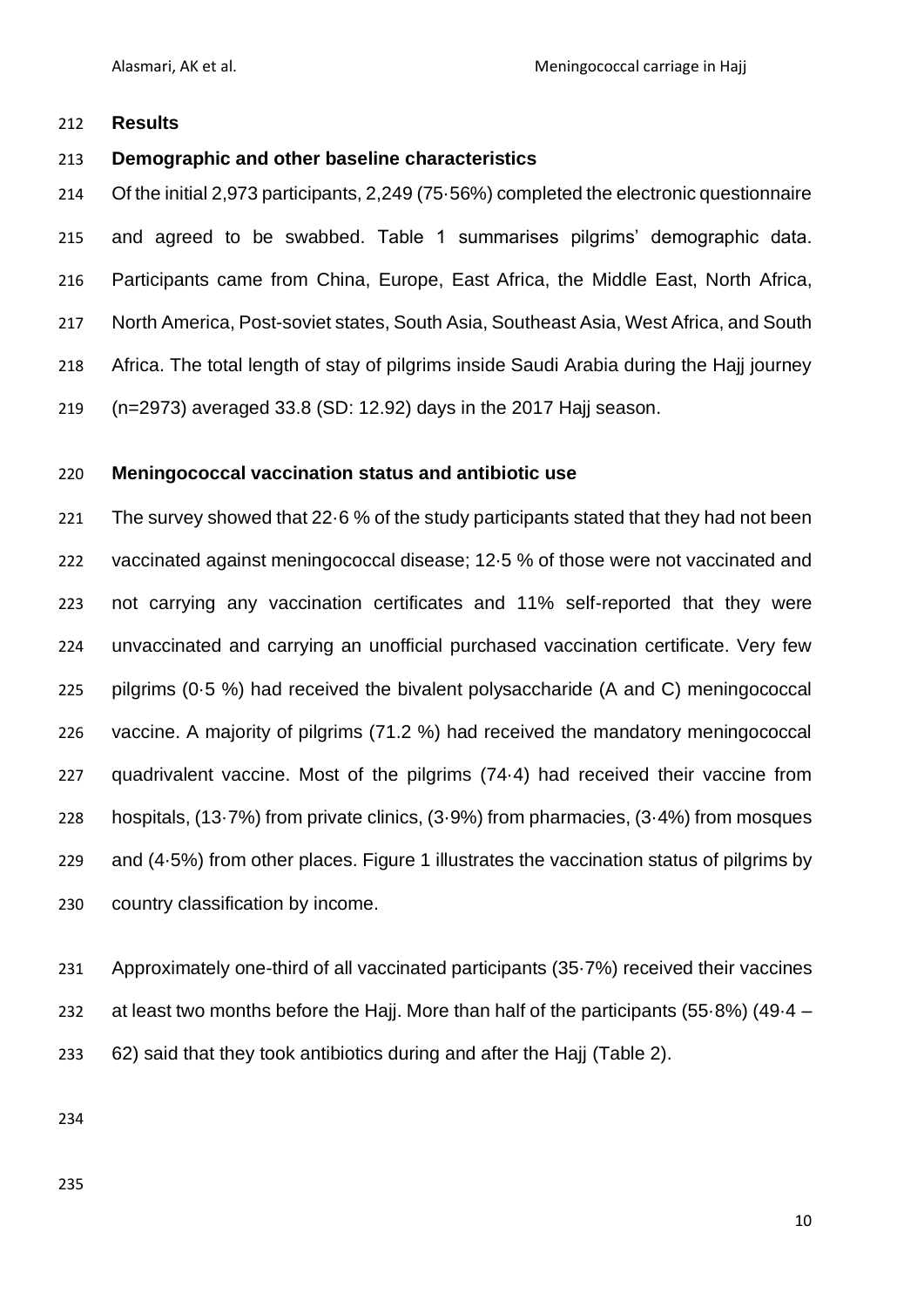#### **Meningococcal carriage rate**

 A total (37%) of the 2,249 swabs were positive for *ctrA*, *SodC*, and *porA* genes. Target *ctrA* and *porA* genes characteristic of *N. meningitidis* were found among 103 of the total 2,249 samples tested, giving an overall carriage prevalence of 4·6%. (95% CI: 3.4% - 6%); 34 (1·13%) of these samples was positive for serogroups responsible for 243 disease - serogroup A (n=2), B (n=10), C (n=10), W (n=3), X (n=6), and Y (n=3). Both *N. meningitidis* B and C were identified in seven pilgrims, A and B in one, and C and X in one.

#### **Logistic regression analysis**

 The logistic analysis was restricted to the 1,736 pilgrims who received the meningococcal vaccine and provided an oropharyngeal swab. None of the variables studied was found to be associated with the outcome of carriage at 10% significant level. Meningococcal carriage of serogroup A, C, W, and Y *N*. *meningitidis* was higher among those who received a vaccine more than 60 days before the Hajj compared to those who received it 60 days or less before the Hajj but the difference between groups was not statistically significant (adjusted OR 1·6; (0·55–4·8, *p*-value 0·36) (Table 3) No other statistically risk factors for *N. meningitidis* carriage were found.

#### **Discussion**

 According to the Hajj and Umrah vaccination policy, all pilgrims should receive the mandatory meningococcal quadrivalent (ACYW) vaccine at least 10 days before the 258 Hajj.<sup>8, 22</sup> Pilgrims are also required to submit a certificate to proof that they have 259 received the vaccine.<sup>22</sup> Surprisingly, a quarter of the pilgrims (22.6 %) in this study self-reported not having been vaccinated against meningococcal disease and of those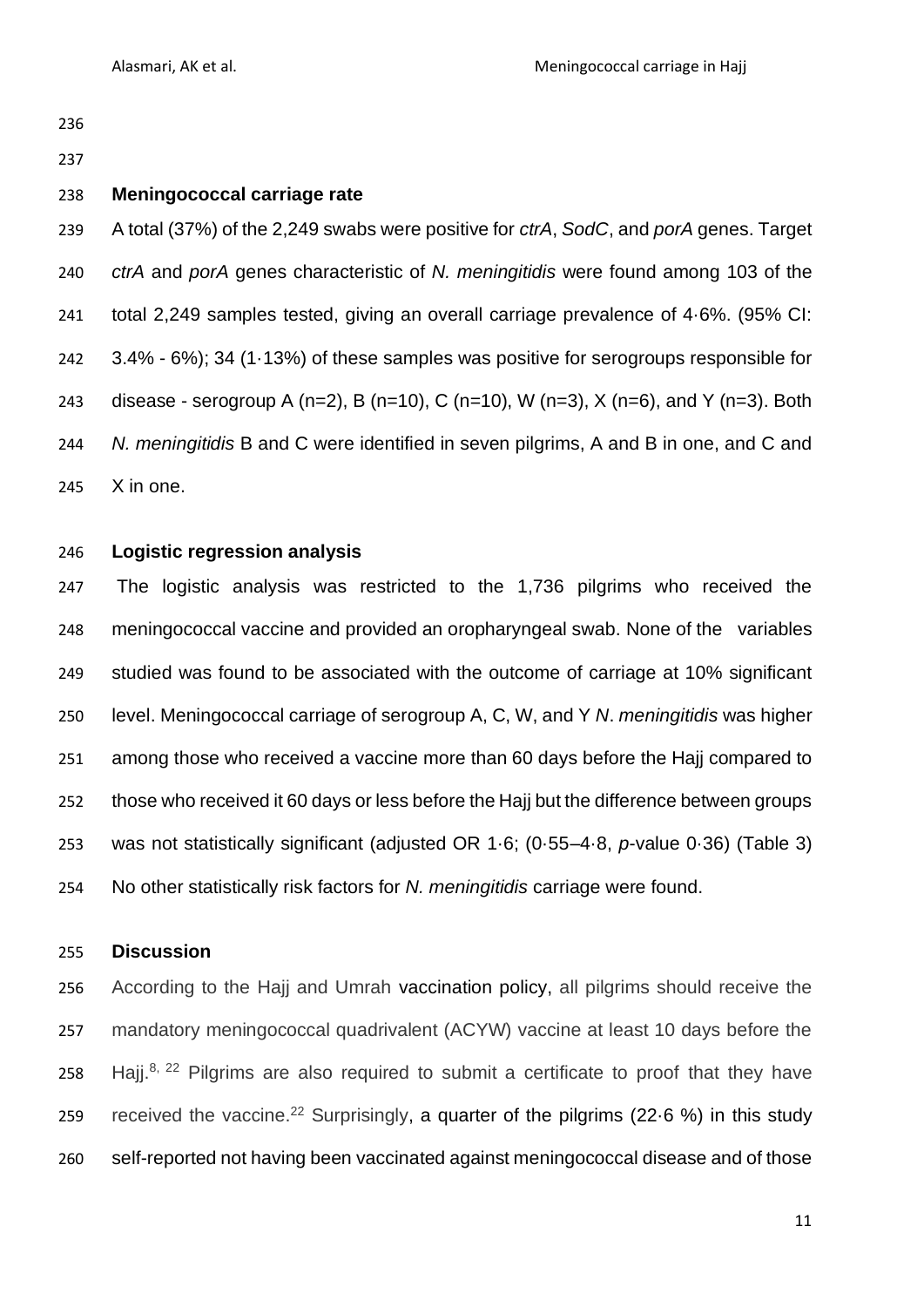10·1 % were carrying unofficial vaccination certificates. The finding of a high percentage of pilgrims being unvaccinated was unexpected and indicates the need to determine whether pilgrims have been vaccinated prior to arrival for Hajj pilgrimage to prevent any future meningococcal outbreaks. An immediate strengthening of the visa/vaccination regulations at Hajj is necessary .The development of a Harmonised Hajj Health Information System (HHIS), a synchronised information and data sharing 267 platform among all Hajj stakeholders, would be beneficial.<sup>23</sup> The HHIS would capture pre-Hajj data, for instance pilgrims' demographic information, pre-existing health conditions and vaccination status.<sup>23</sup> To ensure that all pilgrims are receiving mandatory vaccines for the Hajj, vaccines could be given in specific vaccination centres authorised by the Saudi embassies in each country where pilgrims originate from and the vaccination status linked electronically to the HHIS.

 Our study identified there were more carriers among those vaccinated more than two months prior to travelling to the Hajj than among those vaccinated less than two months before arrival, although the difference between groups was not statistically significant. Little information was found in the literature on the question of the association between time of meningococcal vaccination and carriage of *N. meningitidis.* Read et al. conducted the only published study that has investigated this association with regards to meningococcal conjugate vaccine and showed that the natural elimination of existing carriage may take two months or more and that the 281 conjugate vaccine can only prevent acquisition of new carriage.<sup>9</sup>

 There are a number of possible reasons for our findings. Firstly, the number of carriers was relatively small with only 18 being positive for a meningococcus of pathogenic serogroups A,C,W and Y, therefore a larger study might have found a significant effect. Secondly, over 50% of the pilgrims had received a polysaccharide vaccine and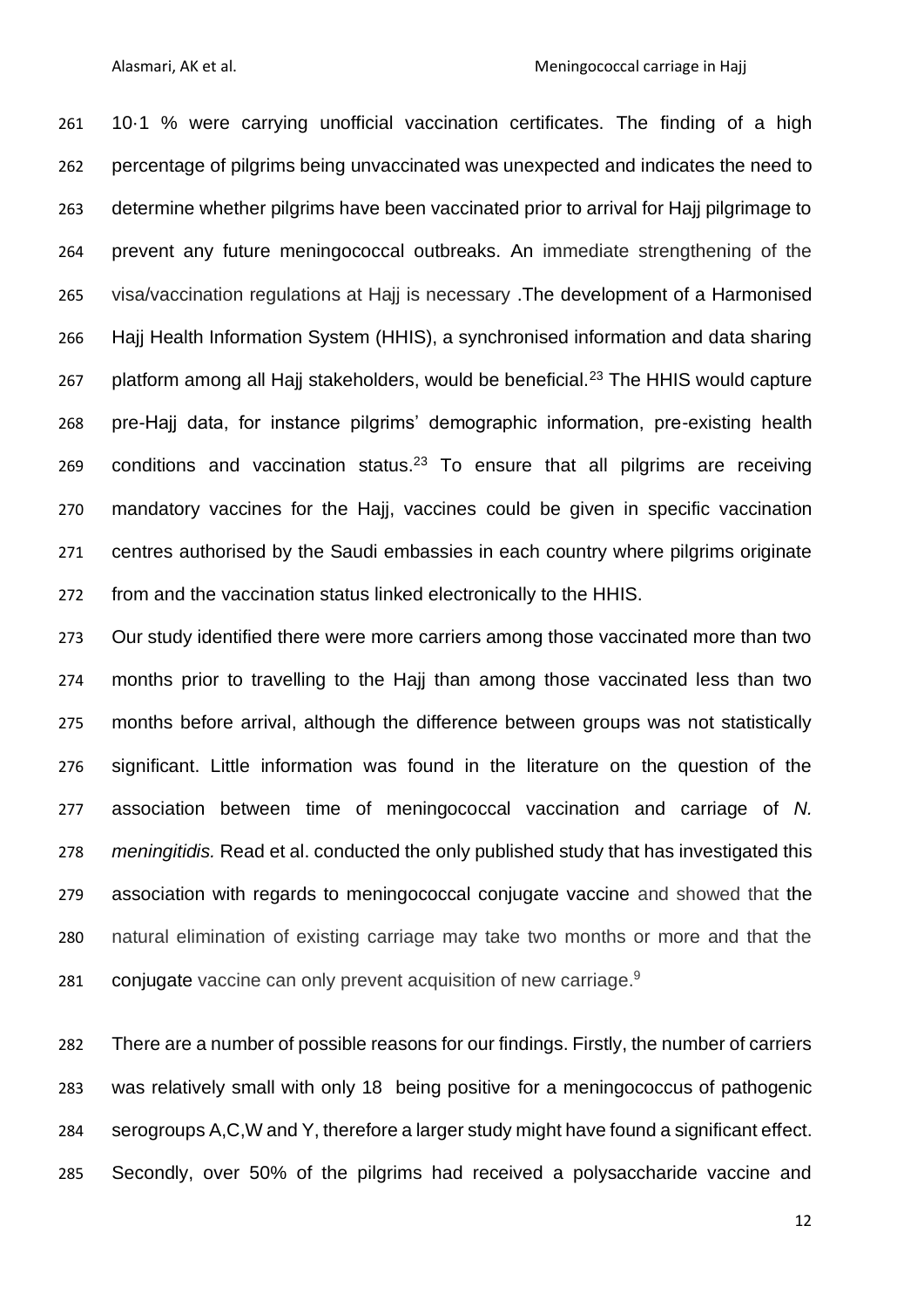286 polysaccharide vaccines have little or no impact on carriage ; only 16% were known to have received the quadrivalent conjugate vaccine which has been shown to prevent new acquisition of carriage. The Saudi Hajj vaccination policy does not indicate the type of quadrivalent vaccine required and leaves it to pilgrims to decide.<sup>8</sup>

 As many pilgrims come from developing countries, the cost of the conjugate vaccine 291 could influence uptake for many.<sup>8</sup> Pilgrims from developing countries make life-long 292 savings to be able to travel for the Hajj<sup>25</sup> and for many the option of receiving a cheaper polysaccharide vaccine is one that is more appropriate for their financial status.. Finally, although the analysis took into account reported use of antibiotics, it is possible that unreported use of antibiotics, which was likely widespread, might have confounded the difference between the groups. The high use of antibiotics reported in our study is consistent with other research which found that over 60% of pilgrims who travelled to Saudi Arabia carried antibiotics from their homeland with them and that 39.2% acquired non-prescribed antibiotics in Saudi Arabia.<sup>26</sup> Other studies have 300 reported misuse and overuse of antibiotics among pilgrims which, if continued, will 301 make Hajj pilgrimage at risk of spreading antibiotic resistance. $^{28}$ 

 The overall prevalence of meningococcal carriage in our study was low (4·6%.), and that of serogroups A, B, C, W, X, and Y that cause the meningococcal disease was very low (1·13%) with many meningococci being non-groupable. This finding is in agreement with the findings of Memish et al. who also found a low prevalence of 306 carriage of *N. meningitidis* in pilgrims attending the 2014 Hajj.<sup>29</sup> A surprising finding was the high proportion of carriers carrying meningococci of more than one serogroup. Carrying more than one serogroup of *N*.*meningitidis* in the throat is rare but can occasionally happen.<sup>30</sup> Contrary to expectations, we did not find any significant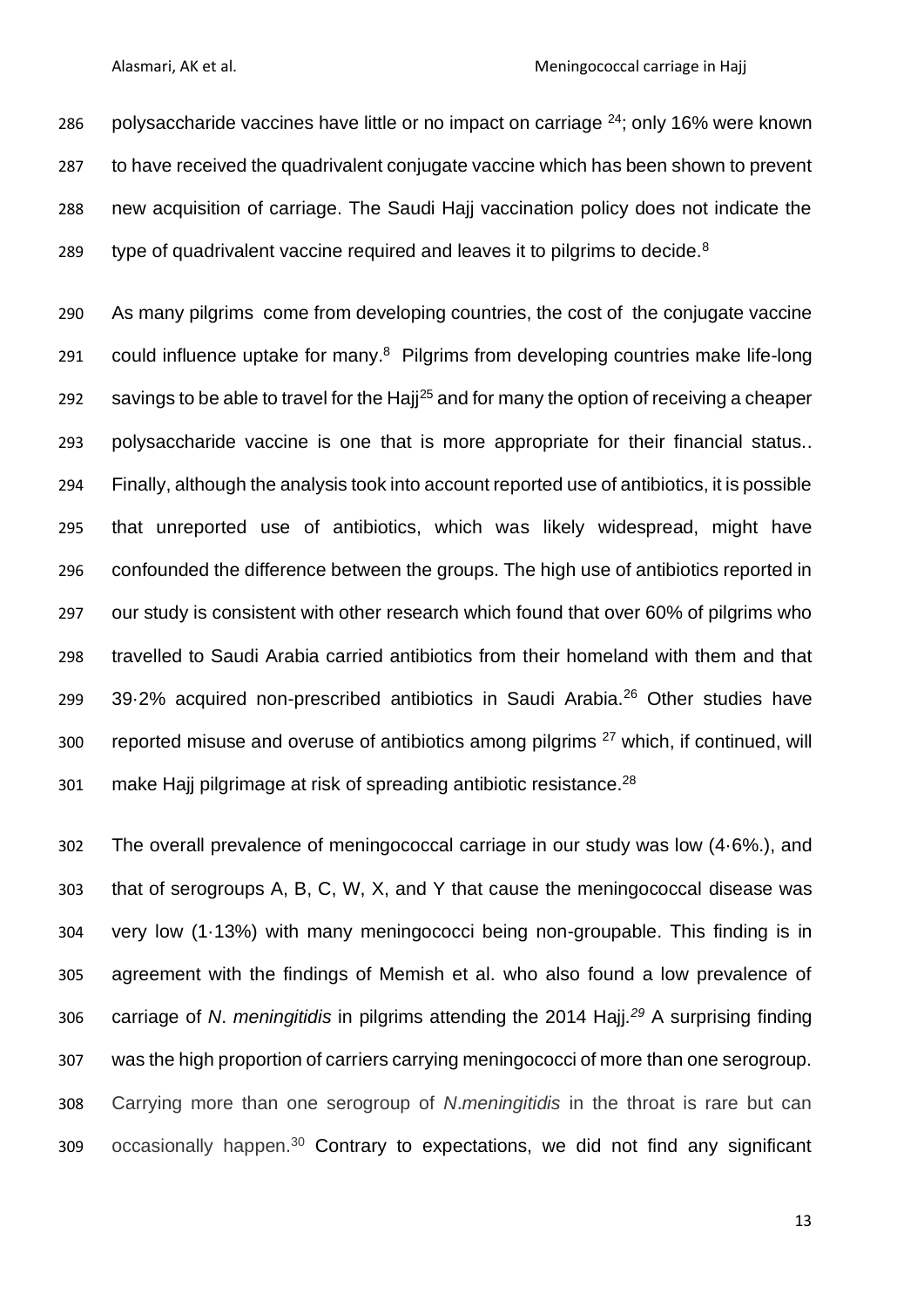association between *N*. *meningitidis (*serogroupable and non-serogroupable) carriage and any of the risk factors found in other studies (age, sex, education level, smoking status, marital status, type of meningococcal vaccination, timing of vaccination 313 , country classification by income, and number of pilgrims inside the tents).<sup>31</sup> Detection of serogroup X among the pilgrims is of concern as *N*. *meningitidis* serogroup X has the potential to cause epidemics, as experienced recently in the 316 African meningitis belt.<sup>32</sup> Currently, there is no licensed vaccine against serogroup X *N. meningitidis<sup>33</sup>* although a pentavalent conjugate vaccine containing a serogroup X conjugate is being developed by the Serum Institute of India and is undergoing clinical  $trials.<sup>34</sup>$ 

 This study had a number of limitations. Only pilgrims that had completed the Hajj were included and there was a lack information on events before the Hajj, for example those who attended a Hajj camp before the pilgrimage. Our findings are limited by the use of a cross-sectional design, given that conducting a large-scale longitudinal study is challenging and costly in circumstances similar to the Hajj. In addition, information on antibiotic use was self-reported and some pilgrims may have confused use of antibiotics with other non-antibiotic medications. The percentage of those unvaccinated is limited to those who have reported not being vaccinated and the number could be larger than recognised. Despite these limitations, this study was one of the largest studies undertaken on meningococcal carriage in pilgrims after completing the Hajj. Results have raised many questions regarding the need for further investigation including the issue of pilgrims traveling with unofficially purchased vaccination cards. Our study determined the prevalence of unvaccinated pilgrims, although it did not reveal the reasons why people had not been vaccinated or purchased unofficial vaccination cards. Pilgrims from different countries may possibly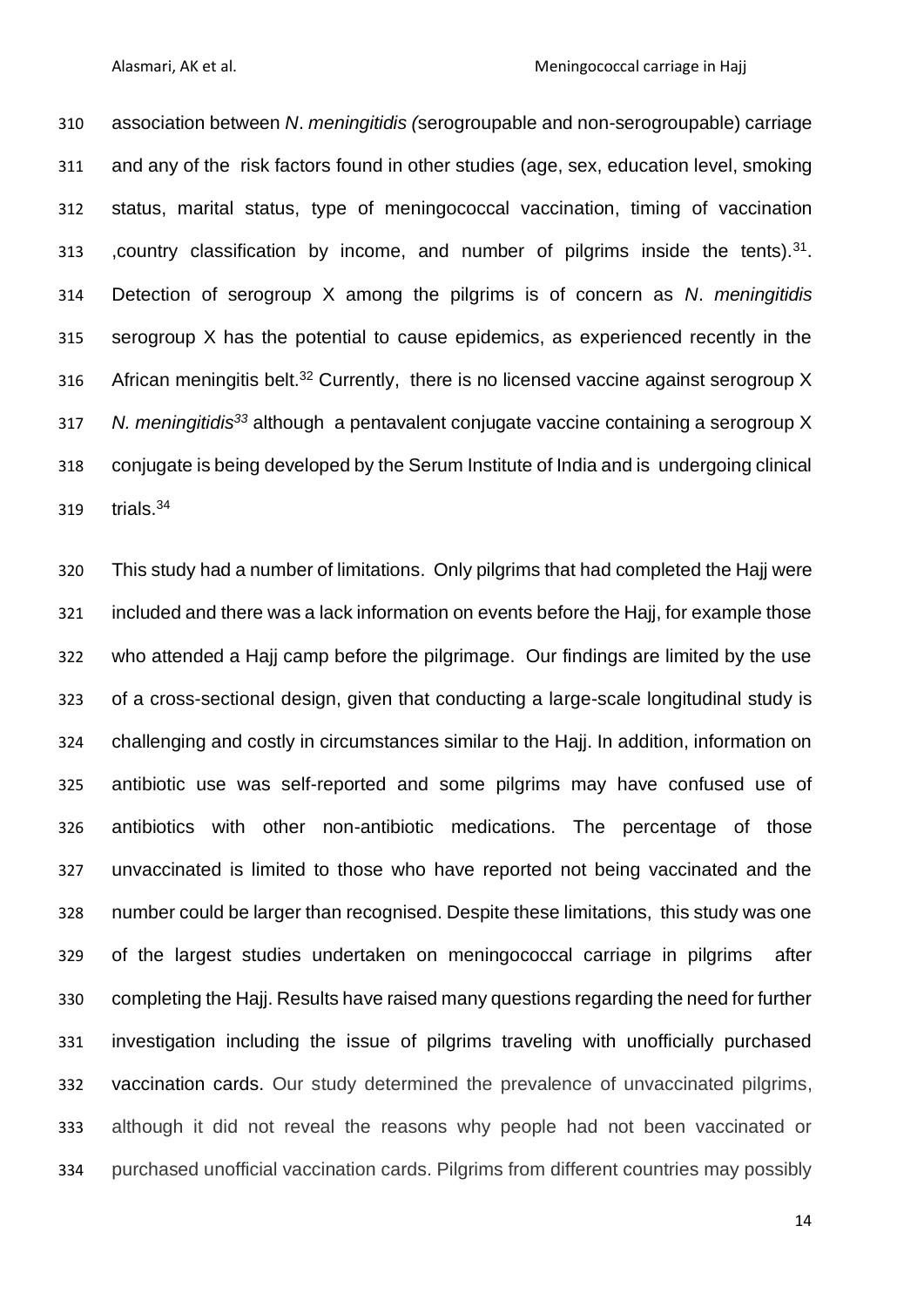have different reasons. A future qualitative phase of the study may provide information to explore the issue of unofficial vaccination cards more comprehensively.

 As one of the primary reasons for the authorities insisting on meningococcal vaccination prior to the Hajj is to prevent spread of meningococci among pilgrims during the Hajj, as well as to protect them against invasive meningococcal disease, more studies are needed to ascertain the importance of using a conjugate rather than a polysaccharide vaccine and on the optimum vaccination time prior to traveling to the Hajj.

#### **Contributions**

 AK.Alasmari wrote the first draft of the article with further contributions from all co- authors. A.K.Alasmari designed the study with support from R.Behrens, and D. Heymann. A.K.Alasmari was responsible for data collection with logistic support from A. Assiri. A.K.Alasmari did laboratory analysis of the samples with advisory support from J.H. Houghton. A.K.Alasmari did statistical analysis, with support from P. Edwards. All authors reviewed and approved the final version of the article.

#### **Ethical approval**

 Ethical approvals were obtained from the ethics committees of the London School of Hygiene and Tropical Medicine (approval #11260) and King Abdullah University of Science and Technology prior to conducting the research (16IBEC21).

#### **Conflicts of interest**

We have no conflict of interest to declare.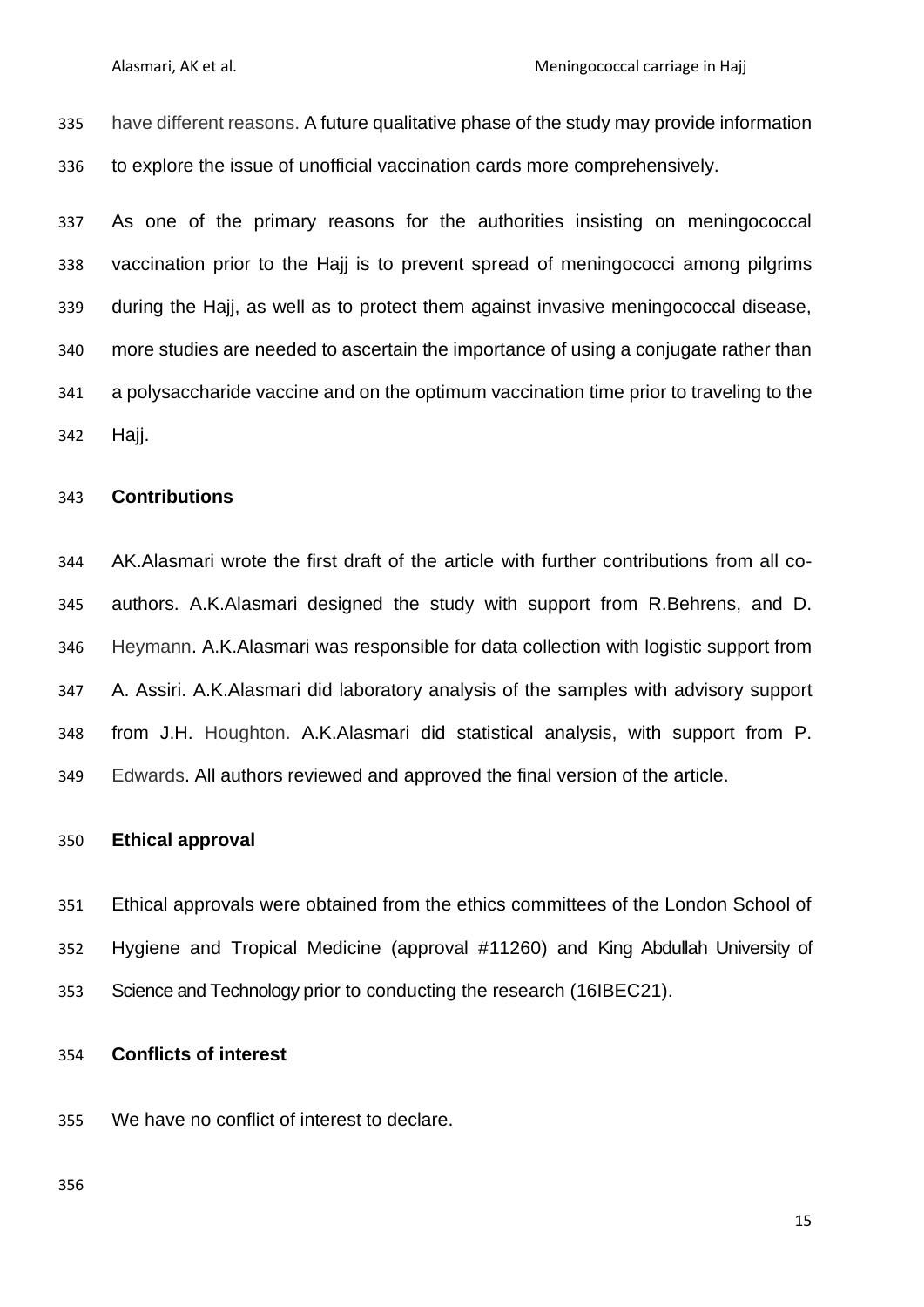## **Funding**

Royal Embassy of Saudi Arabia Cultural Bureau in London, United Kingdom.

#### **Acknowledgments**

- We gratefully acknowledge the permission and assistance given to conduct this study provided by the Health Surveillance Centres at King Abdul-Aziz International Airport and its head Ayman Samman. Support was given by the Royal Embassy of Saudi Arabia Cultural Bureau in London which funded the work in all its stages. We would like to acknowledge the valuable advice and support provide by Ray Borrow, Steve Gray and Chrissy Roberts. This work was partially supported by a faculty baseline fund (BAS/1/1020-01-01) from
- the King Abdullah University of Science and Technology (KAUST) to AP.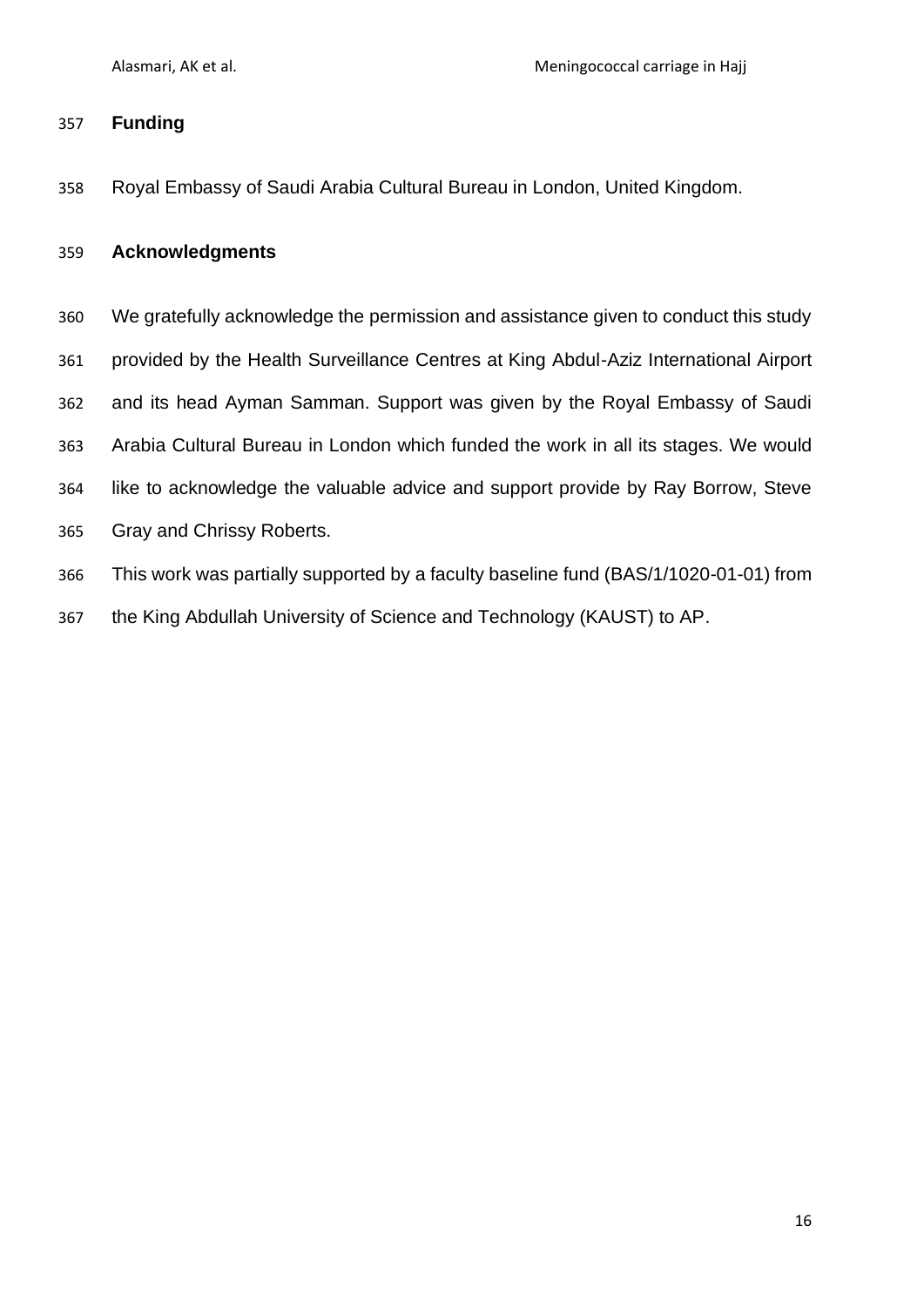### **References**

1. Rosenstein NE, Perkins BA, Stephens DS, Popovic T, Hughes JM. Meningococcal disease. The New England journal of medicine. 2001 May 3;344(18):1378-88

2. Pollard AJ. Global epidemiology of meningococcal disease and vaccine efficacy. Pediatr Infect Dis J. 2004 Dec;23(12 Suppl):S274-9

3. Stephens DS. Uncloaking the meningococcus: dynamics of carriage and disease. The Lancet. 1999;353(9157):941-2

4. Yezli S, Saeed AAB, Assiri AM, Alhakeem RF, Yunus MA, Turkistani AM, et al. Prevention of meningococcal disease during the Hajj and Umrah mass gatherings: past and current measures and future prospects. International Journal of Infectious Diseases. 2016;47:71-8

5. Imam A, Alamoudi M, editors. Mina: the city of tents origination and development. 9° Congresso Città e Territorio Virtuale, Roma, 2, 3 e 4 ottobre 2013; 2014: Università degli Studi Roma Tre.

6. Memish Z, Al Hakeem R, Al Neel O, Danis K, Jasir A, Eibach D. Laboratory-confirmed invasive meningococcal disease: effect of the Hajj vaccination policy, Saudi Arabia, 1995 to 2011. Euro surveillance : bulletin Europeen sur les maladies transmissibles = European communicable disease bulletin. 2013 Sep 12;18(37)

7. Crum-Cianflone N, Sullivan E. Meningococcal Vaccinations. Infectious diseases and therapy. 2016;5(2):89-112

8. MOH. 1441H.-Hajj Season [Internet]. Saudi Arabia: Saudi ministry of health; 2020 [cited 2020]. Available from: [https://www.moh.gov.sa/en/Hajj/Pages/hajj2019.aspx.](https://www.moh.gov.sa/en/Hajj/Pages/hajj2019.aspx)

9. Read RC, Baxter D, Chadwick DR, Faust SN, Finn A, Gordon SB, et al. Effect of a quadrivalent meningococcal ACWY glycoconjugate or a serogroup B meningococcal vaccine on meningococcal carriage: an observer-blind, phase 3 randomised clinical trial. Lancet (London, England). 2014 Dec 13;384(9960):2123-31

10. Rashid H, Khatami A, Haworth E, Booy R. Meningococcal vaccination and Hajj pilgrimage. Lancet (London, England). 2015 Mar 21;385(9973):1072-3

11. Balkhy HH, Memish ZA, Almuneef MA, Osoba AO. Neisseria meningitidis W-135 carriage during the Hajj season 2003. Scandinavian journal of infectious diseases. 2004;36(4):264-8

12. Husain EH, Dashti AA, Electricwala QY, AbdulSamad AM, Al-Sayegh S. Absence of Neisseria meningitidis from throat swabs of Kuwaiti pilgrims after returning from the Hajj. Medical Principles and Practice. 2010;19(4):321-3

13. Alborzi A, Oskoee S, Pourabbas B, Alborzi S, Astaneh B, Gooya M, et al. Meningococcal carrier rate before and after hajj pilgrimage: effect of single dose ciprofloxacin on carriage. EMHJ-Eastern Mediterranean Health Journal. 2008;14

14. Memish ZA, Yezli S, Almasri M, Assiri A, Turkestani A, Findlow H, et al. Meningococcal serogroup A, C, W, and Y serum bactericidal antibody profiles in Hajj pilgrims. International journal of infectious diseases : IJID : official publication of the International Society for Infectious Diseases. 2014 Nov;28:171-5

15. LSHTM Open Data Kit [Internet]. London School of Hygiene & Tropical Medicine; 2019 [cited 2019 17th March]. Available from: [https://opendatakit.lshtm.ac.uk/.](https://opendatakit.lshtm.ac.uk/)

16. Jordens JZ, Heckels JE. A novel porA-based real-time PCR for detection of meningococcal carriage. Journal of medical microbiology. 2005;54(5):463-6

17. CDC. Chapter 10 Popular Itineraries Africa & the Middle East [Internet]. 2019. Available from: [https://wwwnc.cdc.gov/travel/yellowbook/2020/popular-itineraries/saudi-arabia-hajjumrah](https://wwwnc.cdc.gov/travel/yellowbook/2020/popular-itineraries/saudi-arabia-hajjumrah-pilgrimage)[pilgrimage.](https://wwwnc.cdc.gov/travel/yellowbook/2020/popular-itineraries/saudi-arabia-hajjumrah-pilgrimage)

18. Rojas E, Hoyos J, Oldfield NJ, Lee P, Flint M, Jones CH, et al. Optimization of molecular approaches to genogroup Neisseria meningitidis carriage isolates and implications for monitoring the impact of new serogroup B vaccines. PloS one. 2015;10(7):e0132140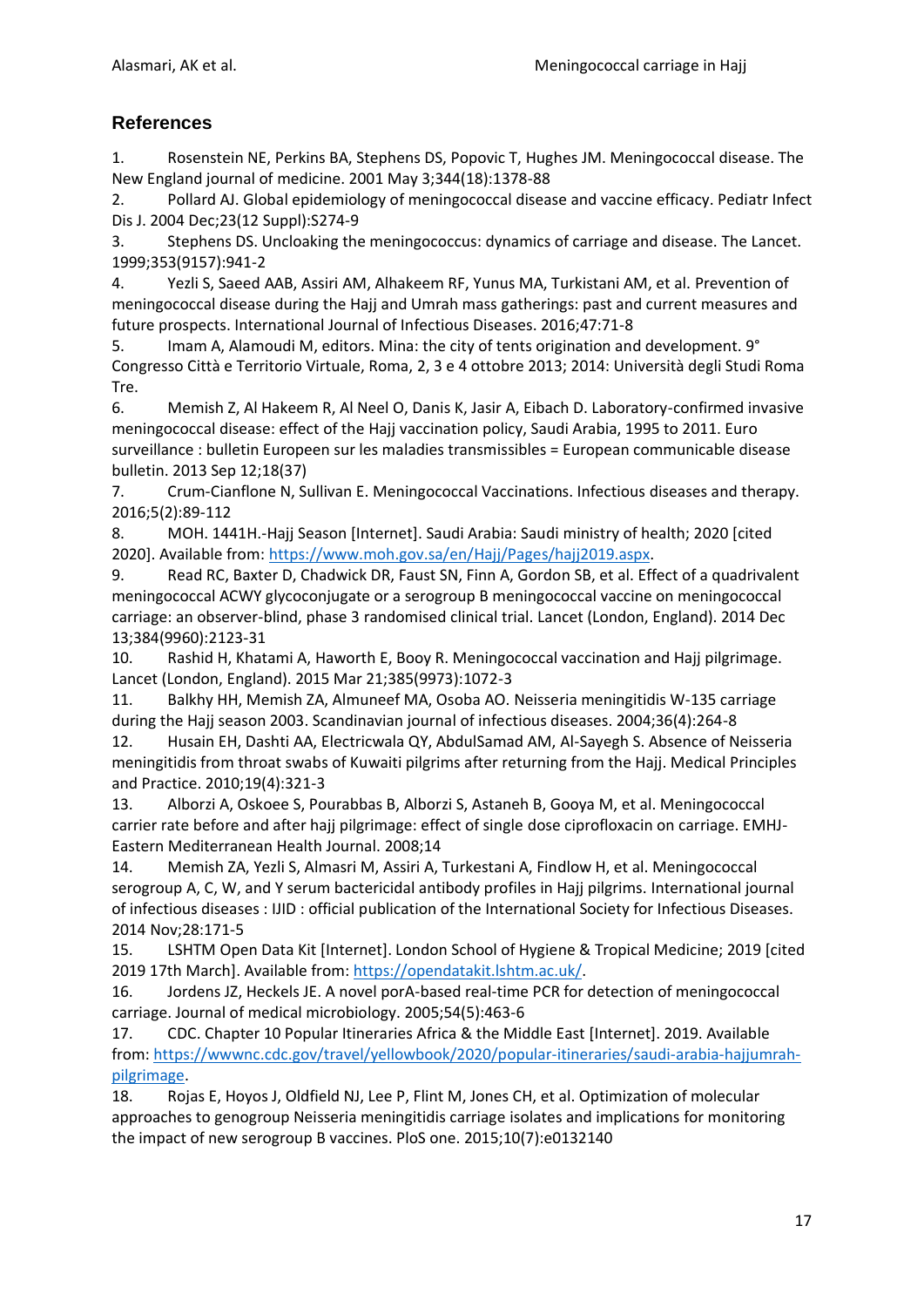19. Sacchi CT, Fukasawa LO, Gonçalves MG, Salgado MM, Shutt KA, Carvalhanas TR, et al. Incorporation of real-time PCR into routine public health surveillance of culture negative bacterial meningitis in São Paulo, Brazil. PloS one. 2011;6(6):e20675

20. New country classifications by income level: 2017-2018 [Internet]. World Bank Bloges 2017 2018 [cited 2019 2nd July]. Available from: [https://blogs.worldbank.org/opendata/new-country](https://blogs.worldbank.org/opendata/new-country-classifications-income-level-2017-2018)[classifications-income-level-2017-2018.](https://blogs.worldbank.org/opendata/new-country-classifications-income-level-2017-2018)

21. StataCorp. StataCorp. Stata Statistical Software: Release 16. College Station, TX: StataCorp LLC

[Internet]. 2019. Available from: [https://www.stata.com/.](https://www.stata.com/)

22. MFA. Hajj Requirements [Internet]. Washington DC: Royal Embassy of Saudi Arabia 2019. Available from: [https://www.saudiembassy.net/hajj-requirements.](https://www.saudiembassy.net/hajj-requirements)

23. Yezli S, Elganainy A, Awam A. Strengthening health security at the Hajj mass gatherings: a Harmonised Hajj Health Information System. Journal of travel medicine. 2018;25(1):tay070 24. Poland GA. Prevention of meningococcal disease: current use of polysaccharide and

conjugate vaccines. Clinical Infectious Diseases. 2010;50(Supplement\_2):S45-S53

25. Memish ZA, Elachola H, Rahman M, Sow S, Aljerian N, Assiri A. Objection to chronic disease based restrictions during the Hajj. Lancet (London, England). 2016 Apr 23;387(10029):1719

26. Yezli S, Yassin Y, Mushi A, Maashi F, Aljabri N, Mohamed G, et al. Knowledge, attitude and practice (KAP) survey regarding antibiotic use among pilgrims attending the 2015 Hajj mass gathering. Travel medicine and infectious disease. 2019 Mar - Apr;28:52-8

27. Azeem M, Tashani M, Barasheed O, Heron L, Hill-Cawthorne GA, Haworth E, et al. Knowledge, Attitude and Practice (KAP) Survey Concerning Antimicrobial Use among Australian Hajj Pilgrims. Infectious disorders drug targets. 2014;14(2):125-32

28. Al-Tawfiq JA, Memish ZA. Potential risk for drug resistance globalization at the Hajj. Clinical Microbiology and Infection. 2015 2015/02/01/;21(2):109-14

29. Memish ZA, Al-Tawfiq JA, Almasri M, Azhar EI, Yasir M, Al-Saeed MS, et al. Neisseria meningitidis nasopharyngeal carriage during the Hajj: A cohort study evaluating the need for ciprofloxacin prophylaxis. Vaccine. 2017 Apr 25;35(18):2473-8

30. Caugant DA, Tzanakaki G, Kriz P. Lessons from meningococcal carriage studies. FEMS microbiology reviews. 2007 Jan;31(1):52-63

31. Caugant DA, Maiden MC. Meningococcal carriage and disease--population biology and evolution. Vaccine. 2009 Jun 24;27 Suppl 2:B64-70

32. Delrieu I, Yaro S, Tamekloe TA, Njanpop-Lafourcade BM, Tall H, Jaillard P, et al. Emergence of epidemic Neisseria meningitidis serogroup X meningitis in Togo and Burkina Faso. PloS one. 2011;6(5):e19513

33. Piccini G, Torelli A, Gianchecchi E, Piccirella S, Montomoli E. Fighting Neisseria meningitidis: past and current vaccination strategies. Expert review of vaccines. 2016 Nov;15(11):1393-407

34. Chen WH, Neuzil KM, Boyce CR, Pasetti MF, Reymann MK, Martellet L, et al. Safety and immunogenicity of a pentavalent meningococcal conjugate vaccine containing serogroups A, C, Y, W, and X in healthy adults: a phase 1, single-centre, double-blind, randomised, controlled study. The Lancet Infectious diseases. 2018 Oct;18(10):1088-96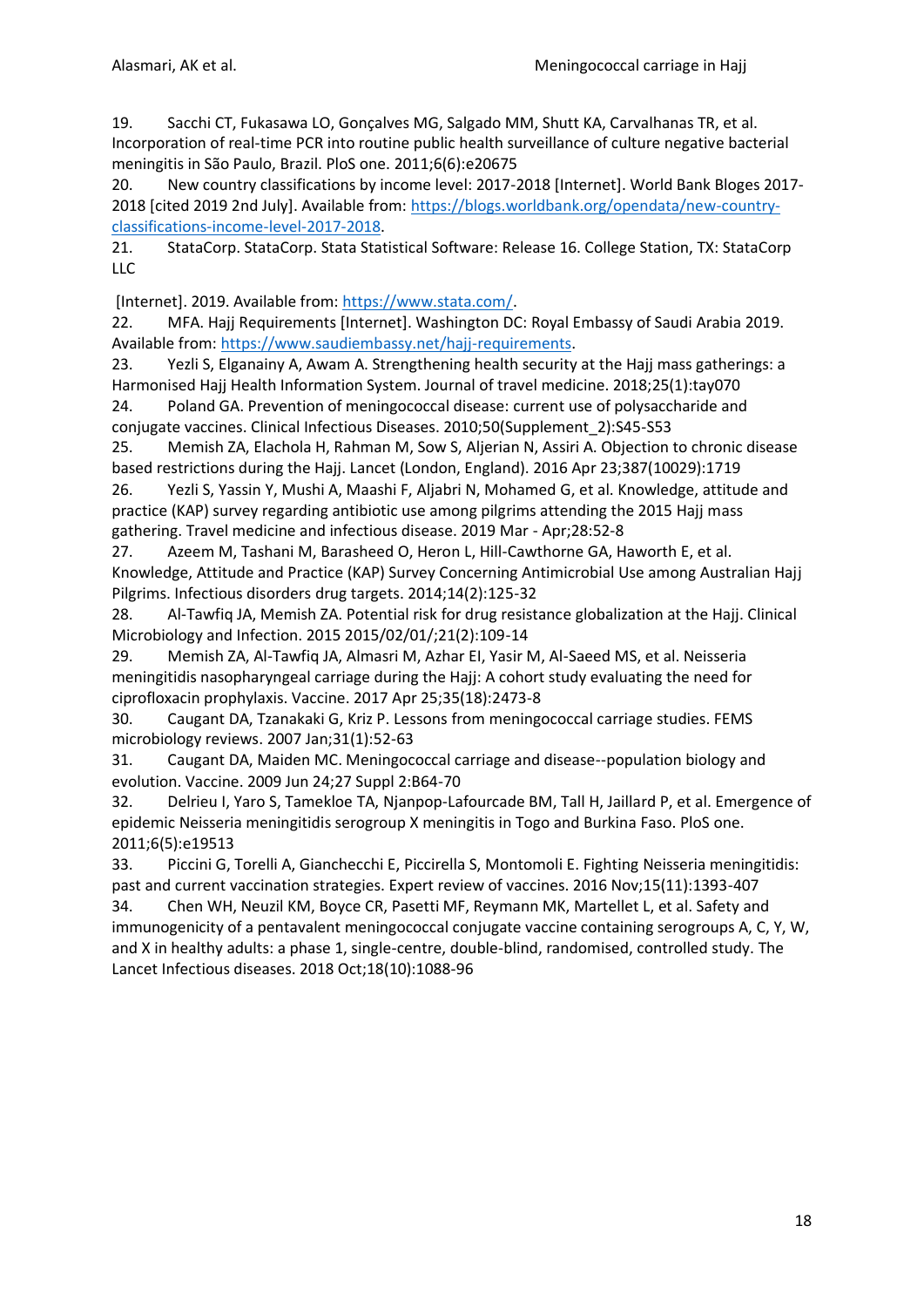

Figure 1: Vaccination status of pilgrim by country classification by income.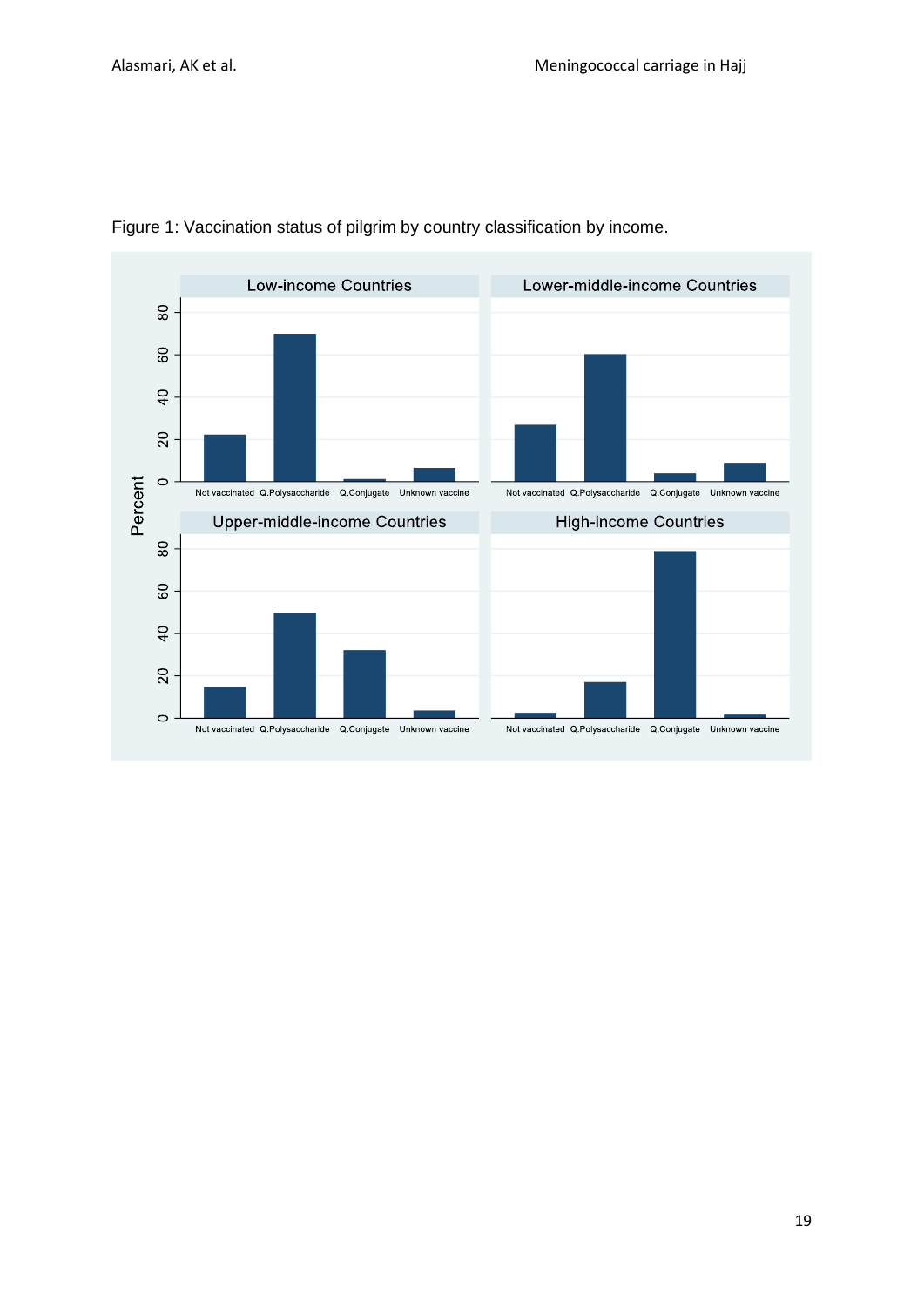| <b>Characteristics</b>                  | Total (%) |  |  |
|-----------------------------------------|-----------|--|--|
| <b>Sex</b>                              |           |  |  |
| Female                                  | 32        |  |  |
| Male                                    | 68        |  |  |
| Age in years                            |           |  |  |
| $11 - 17$                               | 0.5       |  |  |
| $18 - 24$                               | 2.9       |  |  |
| $25 - 34$                               | $12-6$    |  |  |
| $35 - 44$                               | $26 - 7$  |  |  |
| $\frac{1}{45} - 54$                     | $26-3$    |  |  |
| $55 - 64$                               | $22 - 5$  |  |  |
| 65 or above                             | $8 - 5$   |  |  |
| <b>Education level</b>                  |           |  |  |
| Illiterate                              | 5         |  |  |
| Can read and write                      | 11        |  |  |
| Less than high school                   | 9         |  |  |
| High school                             | 19        |  |  |
| Two years college                       | 9         |  |  |
| Bachelor degree                         | 27.5      |  |  |
| Master's degree                         | 15        |  |  |
| Doctoral degree                         | 4.5       |  |  |
| <b>Country classification by income</b> |           |  |  |
| Low                                     | 6         |  |  |
| Low-middle                              | 57        |  |  |
| Upper-middle                            | 28        |  |  |
| High                                    | 9         |  |  |
| <b>Marital status</b>                   |           |  |  |
| Married                                 | 87        |  |  |
| Unmarried                               | 13        |  |  |
|                                         |           |  |  |

# Table 1: Demographic characteristics of pilgrims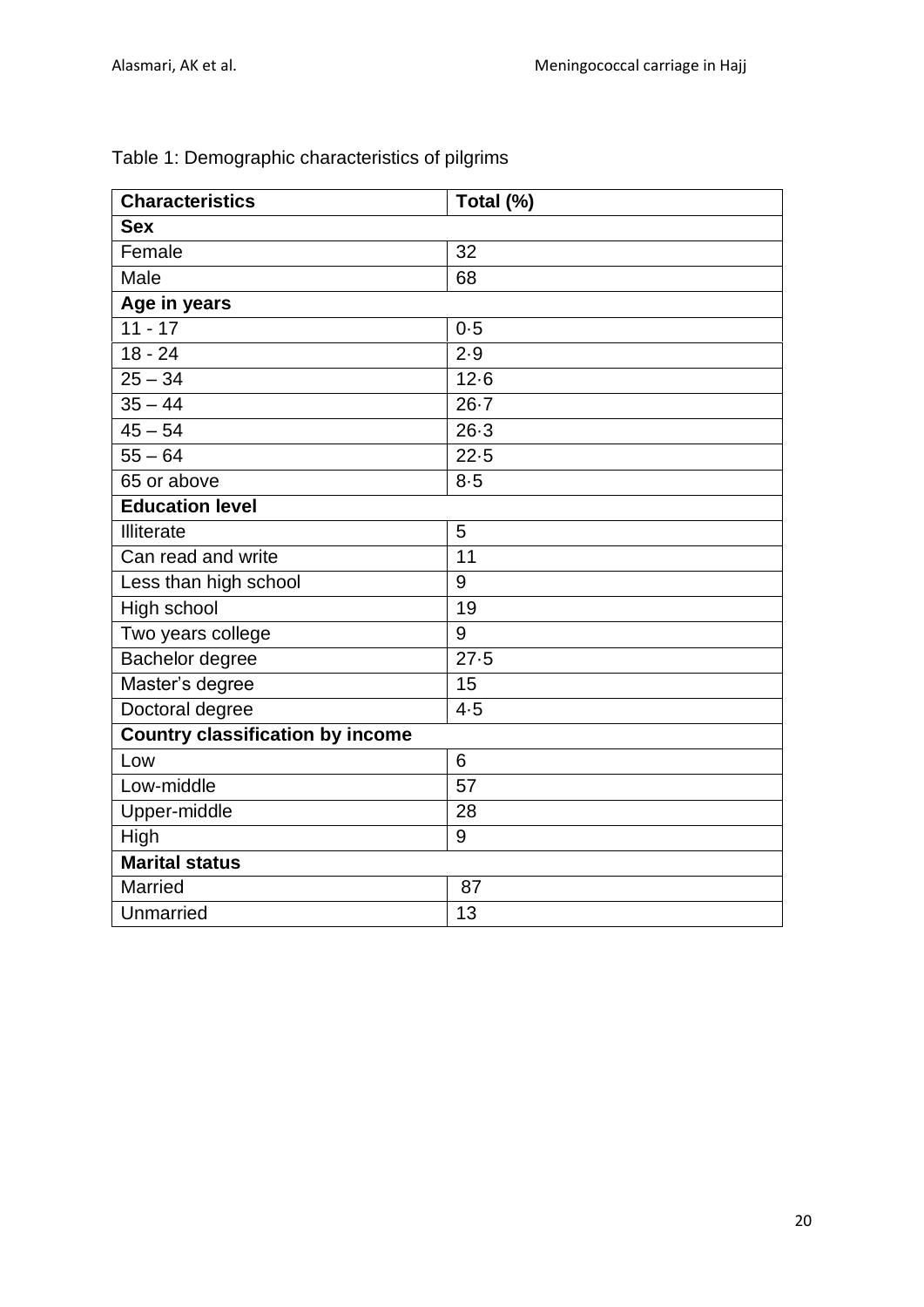Table 2: Pilgrim's social and vaccination profile

| <b>Variable</b>                                        | <b>Total percentage</b><br>$\frac{0}{0}$ |  |  |  |
|--------------------------------------------------------|------------------------------------------|--|--|--|
| <b>Vaccination status</b>                              |                                          |  |  |  |
| Unvaccinated without a vaccination card<br>$(self - )$ | $12 - 6$                                 |  |  |  |
| reported).                                             |                                          |  |  |  |
| Unvaccinated with a fake vaccination card (self-       | 11                                       |  |  |  |
| reported).                                             |                                          |  |  |  |
| Bivalent (A and C) vaccine.                            | 0.5                                      |  |  |  |
| Quadrivalent polysaccharide vaccine                    | 54.7                                     |  |  |  |
| Quadrivalent conjugale vaccine.                        | 16                                       |  |  |  |
| Unknown meningococcal vaccine.                         | $6 - 2$                                  |  |  |  |
| Time of vaccination before arrival in Saudi Arabia     |                                          |  |  |  |
| $\leq 60$ days                                         | 64.3                                     |  |  |  |
| $\geq 61$ days                                         | $35 - 7$                                 |  |  |  |
| <b>Antibiotic use</b>                                  |                                          |  |  |  |
| Yes                                                    | $55 - 8$                                 |  |  |  |
| <b>No</b>                                              | 44.2                                     |  |  |  |
| <b>Smoking status</b>                                  |                                          |  |  |  |
| Smoker                                                 | $10-6$                                   |  |  |  |
| Non-smoker                                             | 89.4                                     |  |  |  |
| Number of pilgrims inside a tent                       |                                          |  |  |  |
| $6 - 8$                                                | $16 - 4$                                 |  |  |  |
| $10 - 20$                                              | 13.9                                     |  |  |  |
| $50 - 100$                                             | 39.5                                     |  |  |  |
| $\geq 100$                                             | $30-3$                                   |  |  |  |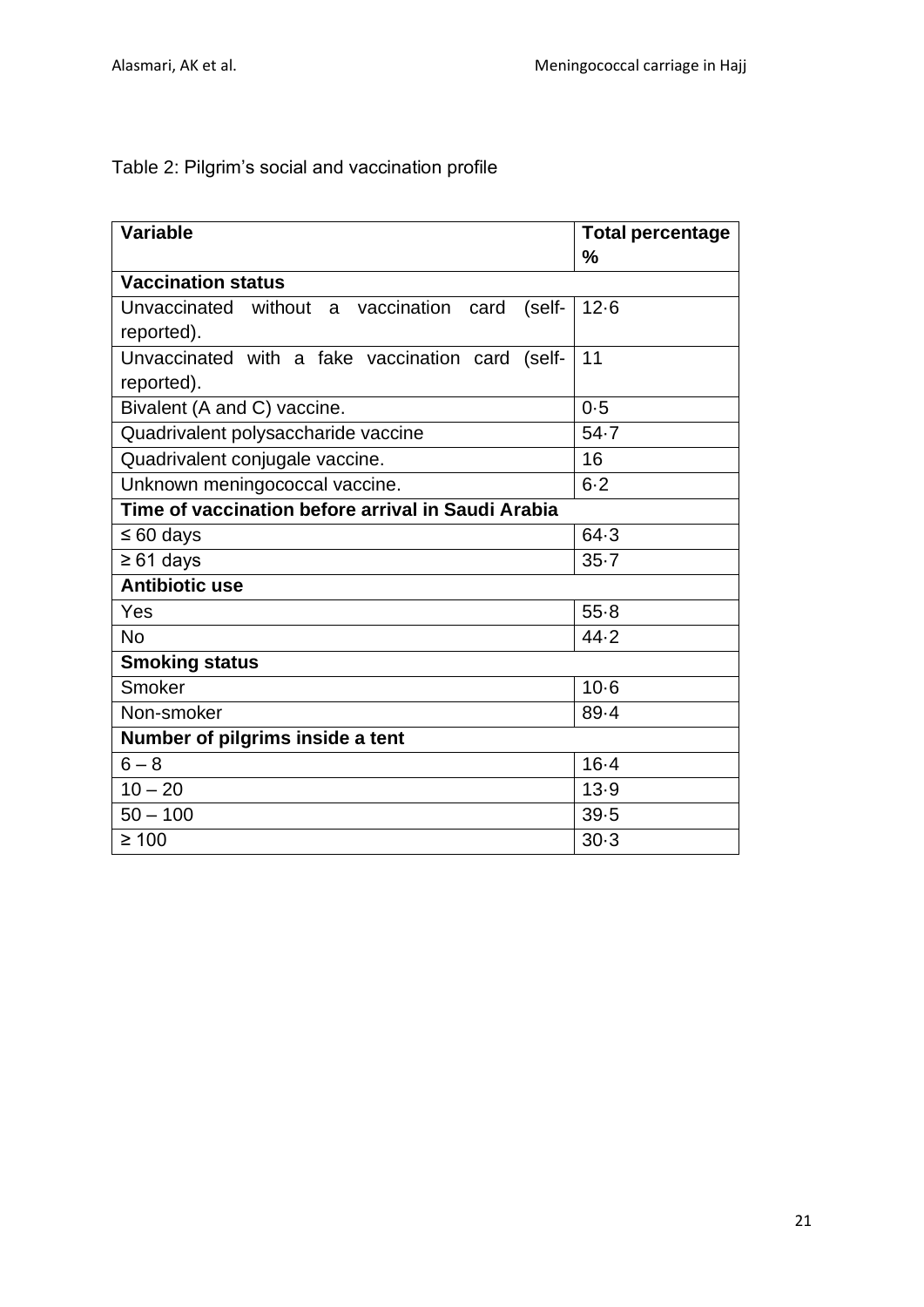Table 3: Risk factors for carriage of *Neisseria meningitidis* ACWY among pilgrims to

Mecca, 2017

| Exposure                                | Carriage of Neisseria meningitides ACWY |       |                      |         |
|-----------------------------------------|-----------------------------------------|-------|----------------------|---------|
|                                         | Crude<br>Odds                           | P     | <b>Adjusted Odds</b> | P value |
|                                         | ratio (95% CI)                          | value | ratio * (95% CI)     |         |
| Time of meningococcal vaccination       |                                         |       |                      |         |
| $\leq 60$ days                          | Reference                               |       |                      |         |
| $\geq 61$                               | 1(0.34, 3.26)                           | 0.92  | $1.6(0.55 - 4.8)$    | 0.36    |
| Type of meningococcal vaccine           |                                         |       |                      |         |
| Bivalent \ quadrivalent polysaccharide  | Reference                               |       |                      | 0.67#   |
| Quadrivalent Conjugate                  | 0.73(0.16, 3.27)                        | 0.8   | $0.8(0.08 - 7.7)$    | 0.8     |
| Unknown                                 | 0.37(0.05,2.77)                         | 0.33  | 0.4(0.05, 4.3)       | 0.5     |
| <b>Sex</b>                              |                                         |       |                      |         |
| Female                                  | Reference                               |       |                      |         |
| Male                                    | $0.72(0.26 - 2)$                        | 0.53  | $0.6(0.22 - 1.4)$    | 0.25    |
| Age in years                            |                                         |       |                      |         |
| $\leq 34$                               | Reference                               |       |                      | 0.81#   |
| $35 - 44$                               | $0.77(0.11-5.11)$                       | 0.78  | $0.44(0.04-4.2)$     | $0 - 4$ |
| $45 - 54$                               | $0.95(0.14 - 6.1)$                      | 0.95  | $0.7(0.08 - 6)$      | 0.7     |
| $55 - 64$                               | $1.8(0.32 - 10.5)$                      | 0.47  | $1(0.16-6.4)$        | 0.9     |
| $\geq 65$                               | $1.6(0.31 - 8.3)$                       | 0.55  | $1.1(0.25 - 5.4)$    | 0.8     |
| <b>Education level</b>                  |                                         |       |                      |         |
| Low                                     | Reference                               |       |                      | 0.83#   |
| Middle                                  | $\overline{1}$ (0.20 – 5.6)             | 0.93  | $0.77(0.15 - 4.)$    | $0 - 7$ |
| High                                    | $0.5(0.08 - 2.9)$                       | 0.44  | $0.53(0.08-3.6)$     | 0.5     |
| <b>Country classification by income</b> |                                         |       |                      |         |
| Low/lower middle income                 | Reference                               |       |                      | 0.97#   |
| Upper middle income                     | $0.89(0.24 - 3.2)$                      | 0.85  | 1.1(0.32, 4.1)       | $0 - 8$ |
| High income                             | $0.54(0.06 - 4.7)$                      | 0.57  | 2.3(0.04, 128)       | 0.6     |
| <b>Smoking status</b>                   |                                         |       |                      |         |
| Non-smoker                              | Reference                               |       |                      |         |
| Smoker                                  | $1.3(0.25 - 6.5)$                       | 0.74  | $1(0.10 - 10)$       | 0.9     |
| <b>Antibiotic use</b>                   |                                         |       |                      |         |